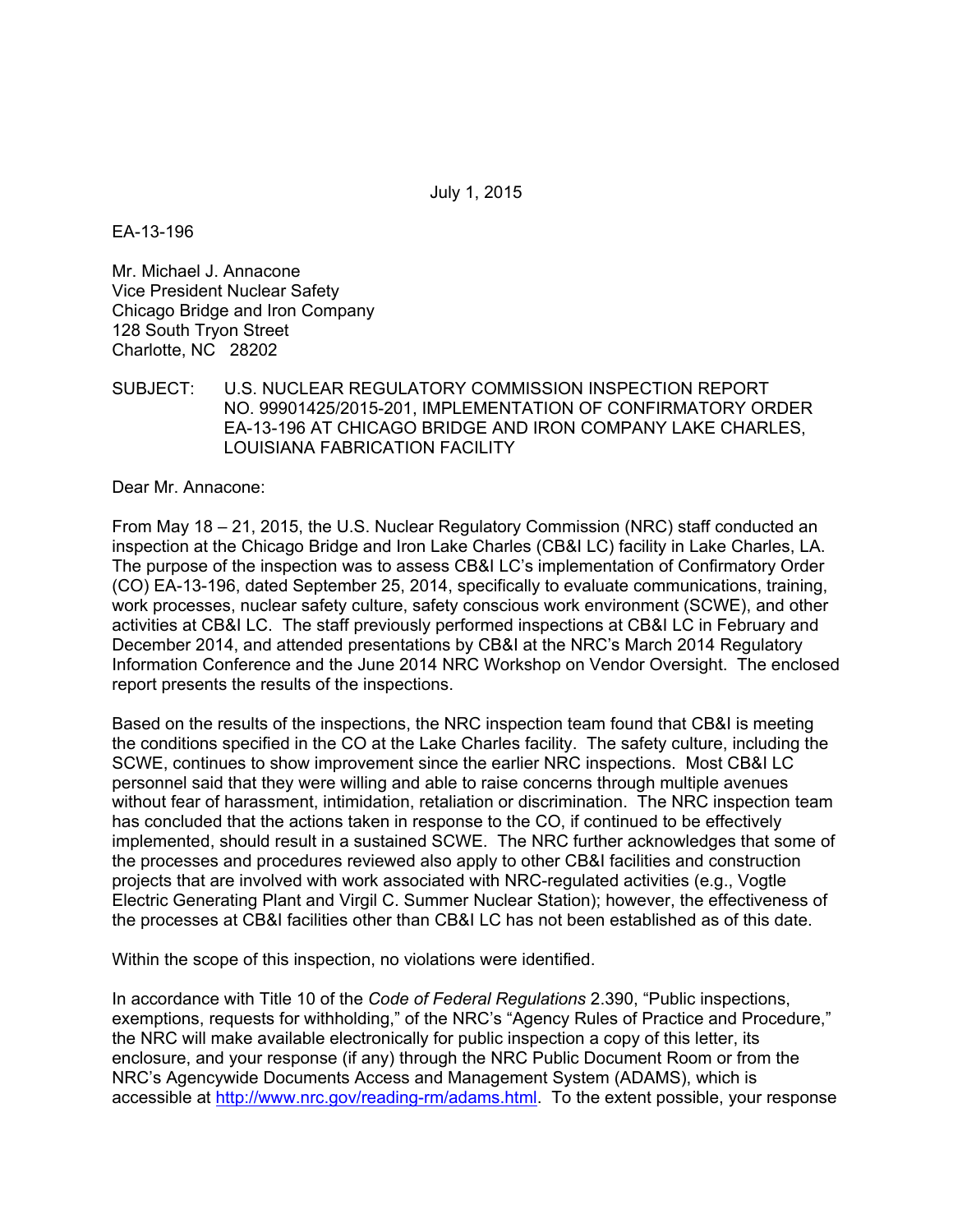## M. Annacone  $-2$  -

(if provided) should not include any personal privacy, proprietary, or Safeguards Information so that it can be made available to the public without redaction. If personal privacy or proprietary information is necessary to provide an acceptable response, please provide a bracketed copy of your response that identifies the information that should be protected and a redacted copy of your response that deletes such information. If you request that such material be withheld from public disclosure, you must specifically identify the portions of your response that you seek to have withheld and provide in detail the bases for your claim (e.g., explain why the disclosure of information would create an unwarranted invasion of personal privacy or provide the information required by 10 CFR 2.390(b) to support a request for withholding confidential commercial or financial information). If Safeguards Information is necessary to provide an acceptable response, please provide the level of protection described in 10 CFR 73.21, "Protection of Safeguards Information: Performance Requirements."

Sincerely,

#### */RA/*

Kerri A. Kavanagh, Chief Quality Assurance Vendor Inspection Branch Division of Construction Inspection and Operational Programs Office of New Reactors

Docket No.: 99901425

Enclosure:

 Inspection Report No. 99901425/2015-201 and Attachment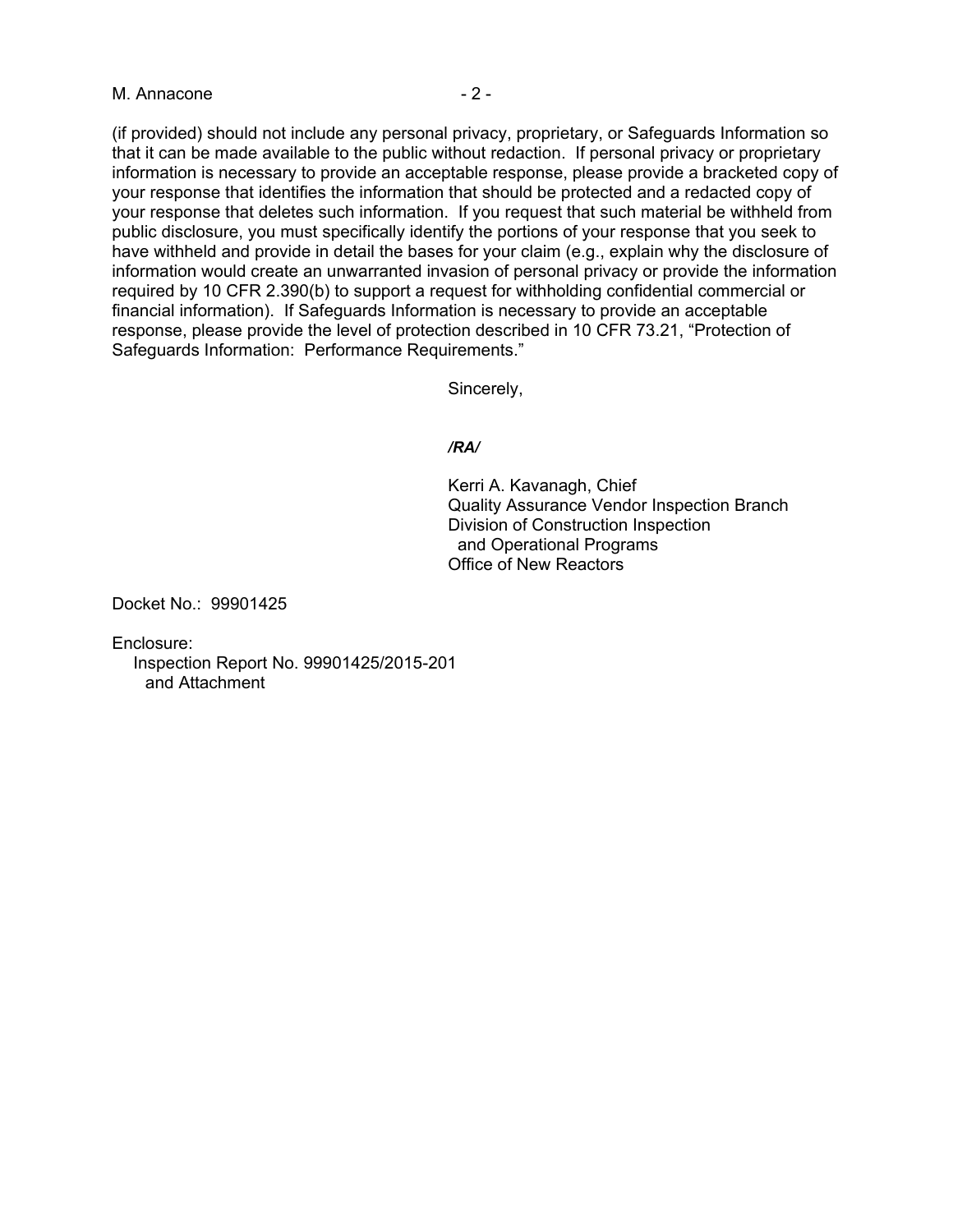## M. Annacone  $-2$  -

(if provided) should not include any personal privacy, proprietary, or Safeguards Information so that it can be made available to the public without redaction. If personal privacy or proprietary information is necessary to provide an acceptable response, please provide a bracketed copy of your response that identifies the information that should be protected and a redacted copy of your response that deletes such information. If you request that such material be withheld from public disclosure, you must specifically identify the portions of your response that you seek to have withheld and provide in detail the bases for your claim (e.g., explain why the disclosure of information would create an unwarranted invasion of personal privacy or provide the information required by 10 CFR 2.390(b) to support a request for withholding confidential commercial or financial information). If Safeguards Information is necessary to provide an acceptable response, please provide the level of protection described in 10 CFR 73.21, "Protection of Safeguards Information: Performance Requirements."

Sincerely,

#### */RA/*

Kerri A. Kavanagh, Chief Quality Assurance Vendor Inspection Branch Division of Construction Inspection and Operational Programs Office of New Reactors

Docket No.: 99901425

Enclosure:

 Inspection Report No. 99901425/2015-201 and Attachment

#### **DISTRIBUTION:**

| P. Holahan, OE  | M. Cheok, NRO                           | K. Kavanagh, NRO E. Roach, OGC |                     |
|-----------------|-----------------------------------------|--------------------------------|---------------------|
| N. Hilton, OE   | D. Solorio, OE                          | R. Arrighi, OE                 | A. Belen-Ojeda, NRO |
| D. Willis, NRR  | R. Fretz, OE                            | M. Keefe, NRR                  | D. Sieracki, OE     |
| C. Thompson, OE | Y. Diaz-Castillo, NRO A. Sakadales, NRO |                                |                     |

#### **ADAMS Accession No.: ML15169A221** NRO-002

| ADAMO ACCESSION NO METOTOSAZOT |                |               | IVINU-UUZ        |                 |                |
|--------------------------------|----------------|---------------|------------------|-----------------|----------------|
| <b>OFFICE</b>                  | OE/EB          | OE/CRB        | OE/CRB           | NRR/DAR/AHPB    | NRR/DIRS/IPAB  |
| <b>NAME</b>                    | <b>RFretz</b>  | CThompson     | <b>DSieracki</b> | MKeefe          | <b>DWillis</b> |
| <b>DATE</b>                    | 06/18/2015     | 06/22/2015    | 06/18/2015       | 06/17/2015      | 06/18/2015     |
| <b>OFFICE</b>                  | NRO/DCIP/MVIB  | NRO/DCIP/MVIB | OE/CRB           | OE/CRB          | NRO/DCIP/QVIB  |
| <b>NAME</b>                    | YDiaz-Castillo | ABelen-Ojeda  | RArrighi         | <b>DSolorio</b> | KKavanagh      |
| <b>DATE</b>                    | 06/17/2015     | 06/24/2015    | 06/24/2015       | 06/25/2015      | 07/01/2015     |
|                                |                |               |                  |                 |                |

#### **OFFICIAL RECORD COPY**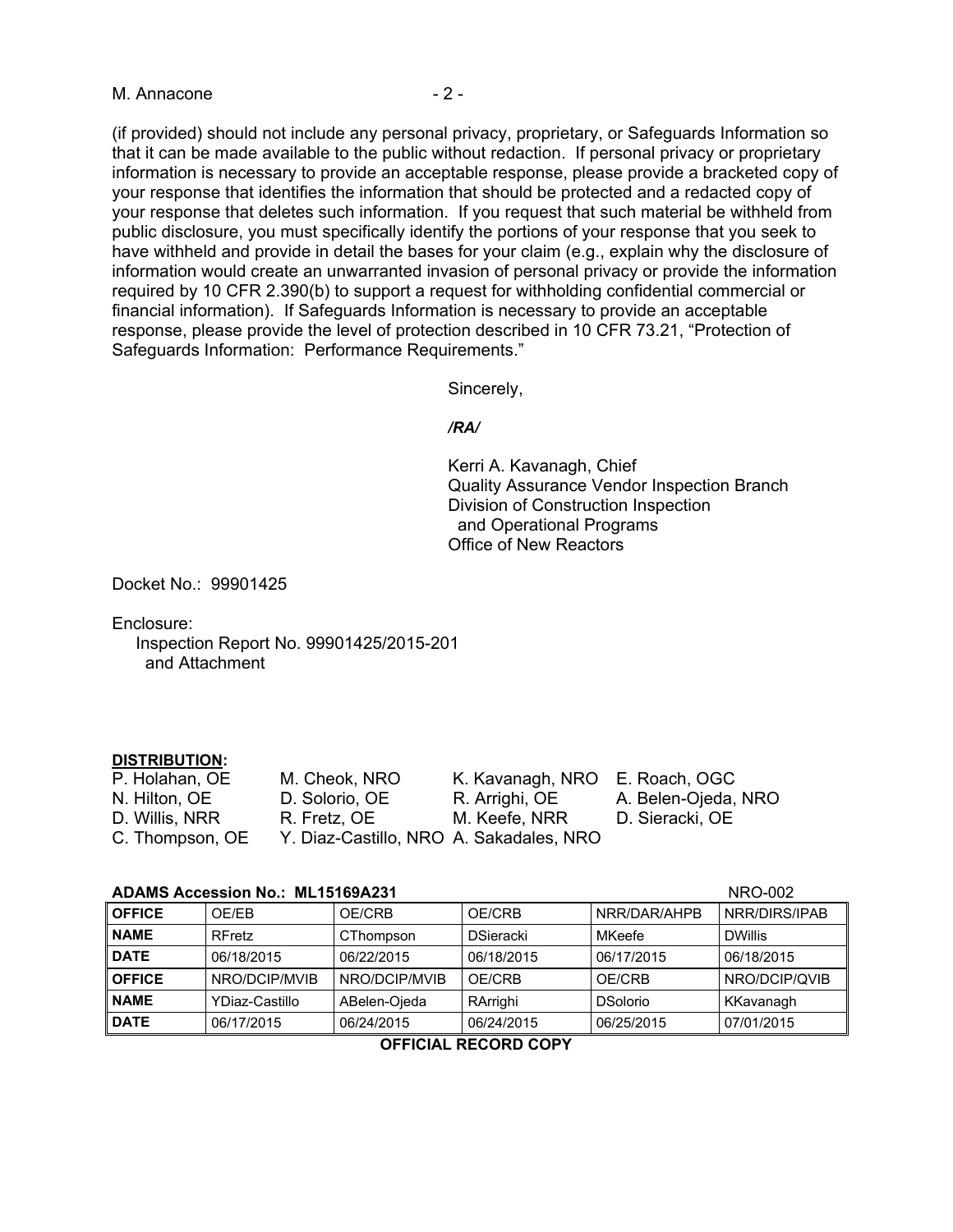## **U.S. NUCLEAR REGULATORY COMMISSION OFFICE OF NEW REACTORS DIVISION OF CONSTRUCTION INSPECTION AND OPERATIONAL PROGRAMS AND OFFICE OF ENFORCEMENT INSPECTION REPORT**

| Docket No.:                       | 99901425                                                                                                                                                                                                                                                                                                    |                                                                                         |                    |
|-----------------------------------|-------------------------------------------------------------------------------------------------------------------------------------------------------------------------------------------------------------------------------------------------------------------------------------------------------------|-----------------------------------------------------------------------------------------|--------------------|
| Report No.:                       | 99901425/2015-201                                                                                                                                                                                                                                                                                           |                                                                                         |                    |
| Vendor:                           | Chicago Bridge and Iron Company Lake Charles<br>3191 West Lincoln Road<br>Lake Charles, LA 70605                                                                                                                                                                                                            |                                                                                         |                    |
| <b>Vendor Contacts:</b>           | Ronald Stevens, Senior Director, Regulatory Compliance<br>ronald.stevens@cbi.com<br>(980) 321-8746                                                                                                                                                                                                          |                                                                                         |                    |
|                                   | Secilia Gayle,<br>secilia.gayle@cbi.com<br>(337) 562-3494                                                                                                                                                                                                                                                   | Customer & Regulatory Affairs/Nuclear Safety Manager                                    |                    |
| <b>Nuclear Industry Activity:</b> | CB&I's fabrication facility located in Lake Charles, LA, is under<br>contract to fabricate, assemble, inspect, transport, and deliver<br>Westinghouse Electric Company's AP1000 reactor design<br>structural sub-modules for the Vogtle Electric Generating Plant,<br>and Virgil C. Summer Nuclear Station. |                                                                                         |                    |
| <b>Inspection Dates:</b>          | May 18 - 21, 2015                                                                                                                                                                                                                                                                                           |                                                                                         |                    |
| <b>Inspection Team:</b>           | Russell Arrighi<br>Diane Sieracki<br>Catherine Thompson OE/CRB<br><b>Robert Fretz</b><br>Dori Willis<br>Molly Keefe<br>Aixa Belen-Ojeda<br>Yamir Diaz-Castillo                                                                                                                                              | OE/CRB<br>OE/CRB<br>OE/EB<br><b>NRR</b><br><b>NRR</b><br>NRO/DCIP/MVIB<br>NRO/DCIP/MVIB | <b>Team Leader</b> |
| Approved by:                      | Kerri A. Kavanagh, Chief<br>Division of Construction Inspection<br>and Operational Programs<br><b>Office of New Reactors</b>                                                                                                                                                                                | Quality Assurance Vendor Inspection Branch                                              |                    |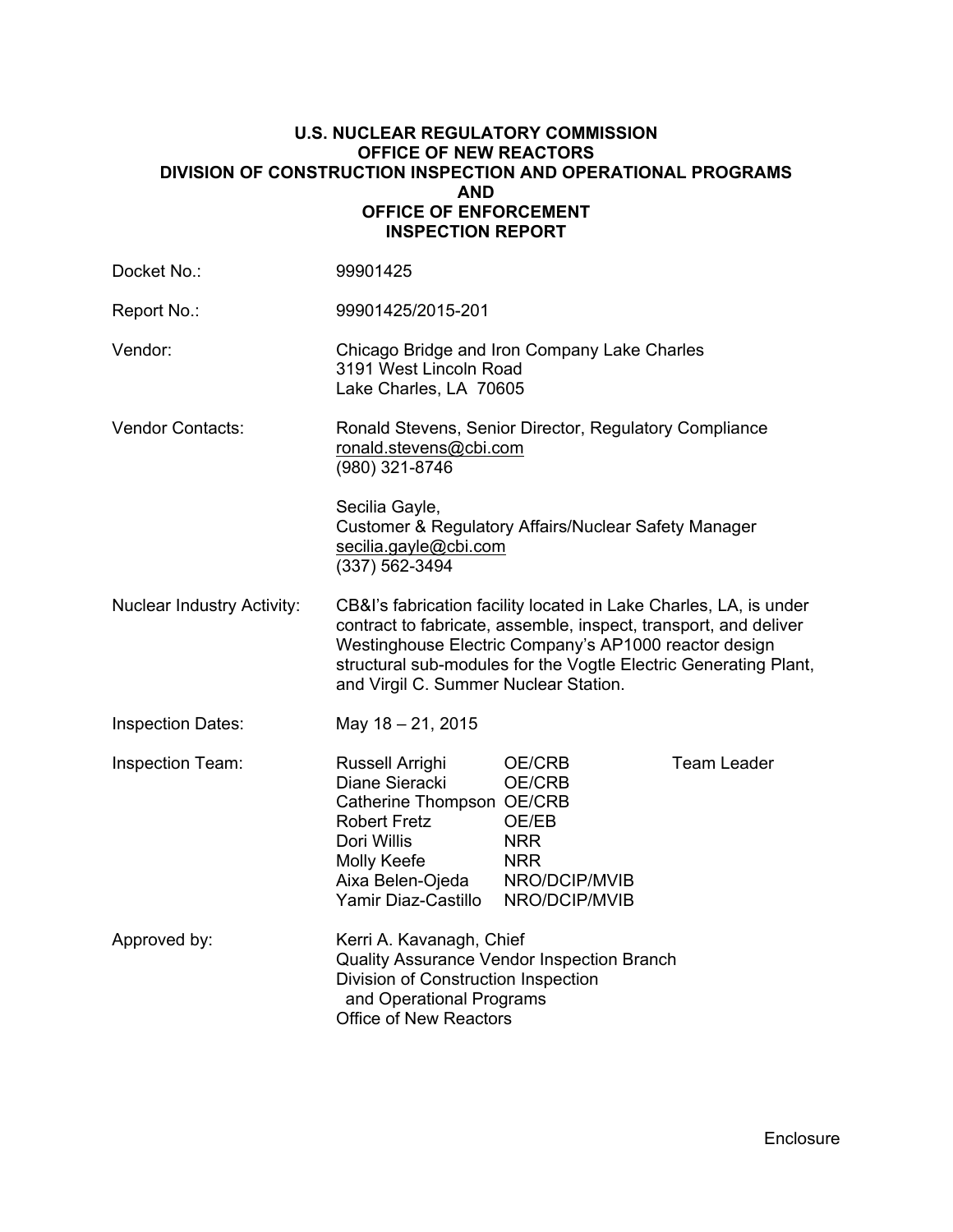# **EXECUTIVE SUMMARY**

## Chicago Bridge and Iron Company, Lake Charles 99901425/2015-201

The U.S. Nuclear Regulatory Commission (NRC) staff conducted an inspection at the Chicago Bridge and Iron Lake Charles (CB&I LC) facility in Lake Charles, LA to verify that it had implemented the requirements of NRC Confirmatory Order (CO) EA-13-196, dated September 25, 2014. Some of the processes and procedures reviewed also apply to other CB&I facilities and construction projects that are engaged in work associated with NRCregulated activities (e.g., Vogtle Electric Generating Plant, and Virgil C. Summer Nuclear Station). The NRC inspection team conducted the inspection from May 18 through 21, 2015. The NRC staff previously performed inspections at CB&I LC in February and December 2014, and attended presentations by CB&I at the March 2014 Regulatory Information Conference (RIC) and the June 2014 NRC Workshop on Vendor Oversight.

### Background

On September 16, 2013, the NRC issued an Order (EA-2012-189) to CB&I confirming commitments made as a result of an agreement reached during multiple alternative dispute resolution (ADR) mediation sessions. The CO outlined several actions that CB&I would take to improve its nuclear safety culture (NSC) and safety conscious work environment (SCWE) within business groups where nuclear related activities take place. The September 2013 CO was later revised and superseded by a September 25, 2014, CO (EA-2013-196) as a result of a second ADR mediation. The revised CO incorporated all the actions required by the first Order, and included additional actions that CB&I would take to address wrongdoing at its nuclear-related sites.

This inspection specifically evaluated CB&I LC's implementation of the September 2014 CO. Specific activities performed by the NRC inspection team included:

- Reviewed CB&I implementing policies and procedures;
- Reviewed training documents;
- Observed training classes. Specific examples include: Nuclear Safety Culture Leadership (Supervisory) Training (8-hour); Non-Supervisory Nuclear Safety Culture Training (2-hour) (also used for new employee orientation training);
- Held multiple focus group meetings with employees;
- Reviewed safety culture assessments and surveys and corresponding corrective actions;
- Observed the Safety Culture Monitoring Panel (1st Quarter 2015); and
- Interviewed management and other staff.

Associated documents reviewed by the NRC inspectors are included in an attachment to this inspection report.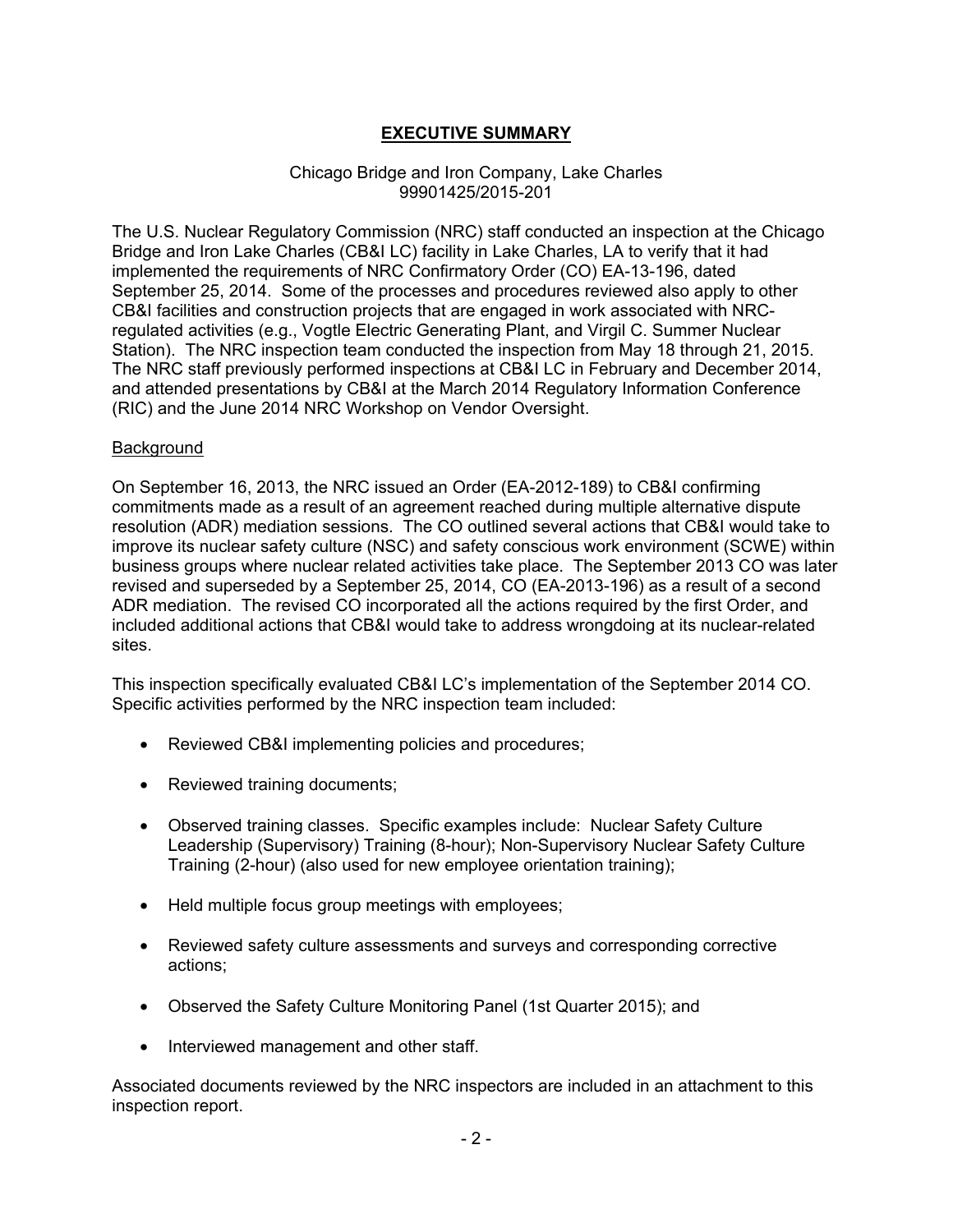During the course of this inspection, the NRC inspection team implemented Inspection Procedure (IP) 43002, "Routine Inspection of Nuclear Vendors"; supplemented by IP 40100, "Independent Safety Culture Assessment Follow-up," dated April 5, 2011; and IP 95003.02, "Guidance for Conducting an Independent Safety Culture Assessments," dated January 15, 2009.

# **Communications**

The NRC inspection team determined that CB&I LC is properly implementing the conditions specified in Section A, "Communications," of Confirmatory Order EA-13-196 at its Lake Charles, LA fabrication facility. This included: communicating CB&I's strategy to improve its NSC; ensuring that its NSC and SCWE policies, guidance, and related materials are in place, updated and consistent with applicable NRC and industry guidance; and that managers and supervisors at CB&I LC periodically reinforce expectations regarding SCWE and wrongdoing to their respective work units such that employees receive a relevant message on one or more of these topics at least once per quarter. No findings of significance were identified.

# **Training**

The NRC inspection team determined that CB&I LC is properly implementing the conditions specified in Section B, "Training," of Confirmatory Order EA-13-196 at its Lake Charles, LA fabrication facility. This included: training supervisory and non-supervisory staff on the NRC's employee protection and wrongdoing regulations; NRC's nuclear safety culture and safety conscious work environment policy statements; CB&I's corrective action program; and CB&I's Code of Conduct Policy relating to employees right to raise concerns. No findings of significance were identified.

# **Work Processes**

The NRC inspection team determined that CB&I LC is properly implementing the conditions specified in Section C, "Work Processes," of Confirmatory Order EA-13-196 at its Lake Charles, LA fabrication facility. This included: developing and maintaining a uniform Executive Review Board process, a single Employee Concerns Program for all CB&I employees, and a NSC oversight program; establishing, where applicable, an active corrective action program (CAP) trending process to include the ability to trend root and contributing causes related to CB&I's NSC; entering the conditions associated with the wrongdoing event described in the NRC's February 20, 2014, letter into its CAP and characterizing it as a significant condition adverse to quality; and revising applicable procedures on procedure use and adherence to reinforce the requirements of Title 10 of the *Code of Federal Regulations* (10 CFR) 52.6, "Completeness and accuracy of information." No findings of significance were identified. The effectiveness of the processes at CB&I facilities other than CB&I LC has not been established as of this date.

# **Nuclear Safety Culture and Safety Conscious Work Environment**

The NRC inspection team determined that CB&I LC is properly implementing the conditions specified in Section D, "Nuclear Safety Culture and Safety Conscious Work Environment," of Confirmatory Order EA-13-196 at its Lake Charles, LA fabrication facility. This included: establishing a Nuclear Safety Officer function; hiring a third-party, independent consultant to perform tailored comprehensive NSC assessments to ensure effectiveness of the NSC and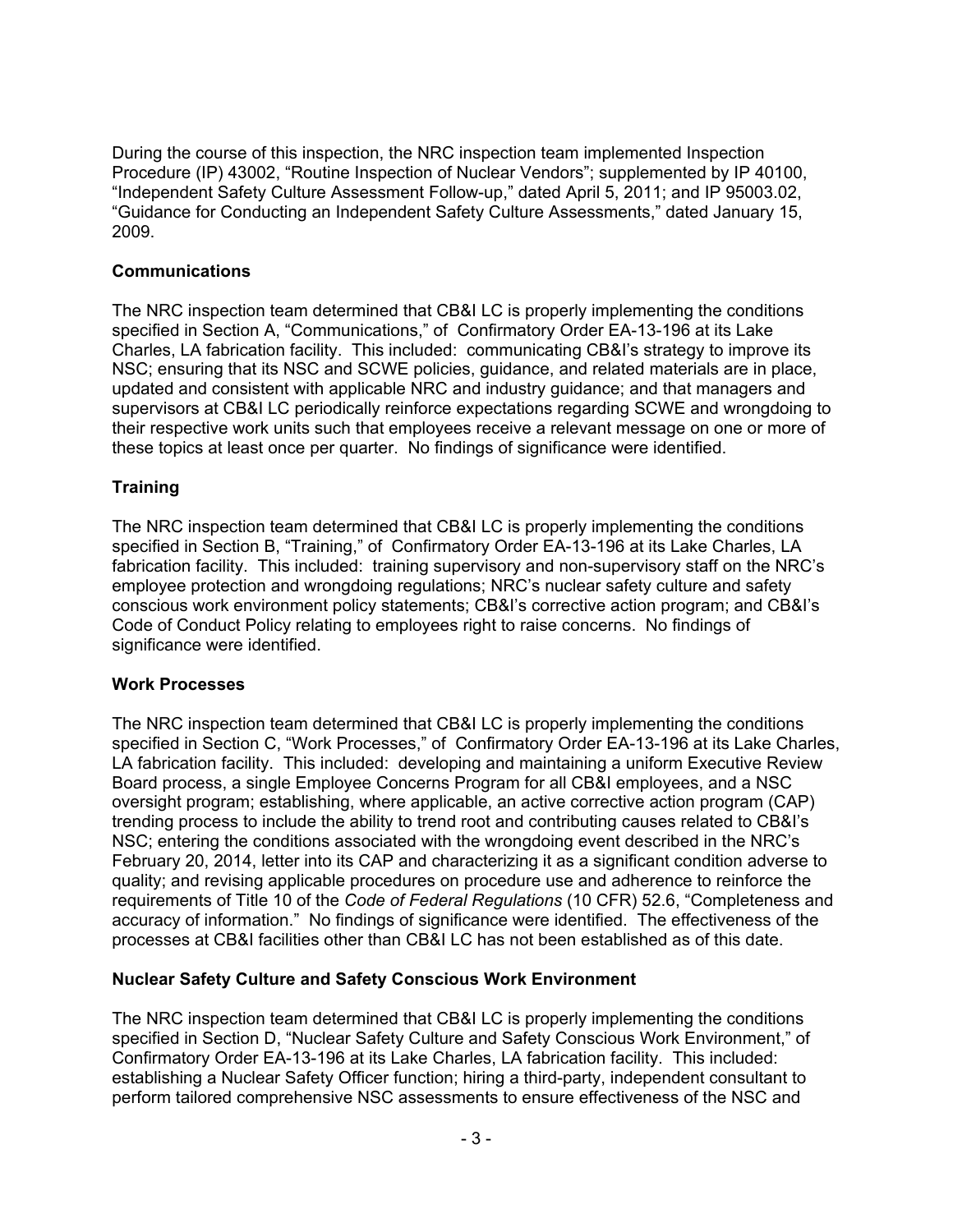SCWE programs; and to address concerns raised in the NRC's April 18, 2013, Chilling Effect Letter. No findings of significance were identified. The effectiveness of the processes at CB&I facilities other than CB&I LC has not been established as of this date.

## **Other Order Requirements**

The NRC inspection team determined that CB&I LC is properly implementing the conditions specified in Section E, "Other Order Requirements," of Confirmatory Order EA-13-196 at its Lake Charles, LA fabrication facility. This included: entering the conditions associated with the April 18, 2013, Chilling Effect Letter into its CAP; and revising and maintaining its Code of Corporate Conduct to incorporate the NRC's deliberate misconduct rule and include a provision stating that all employees have the right to raise nuclear safety and quality concerns to CB&I, the NRC, and Congress, or engage in any other type of protected activity without being subject to disciplinary action. No findings of significance were identified.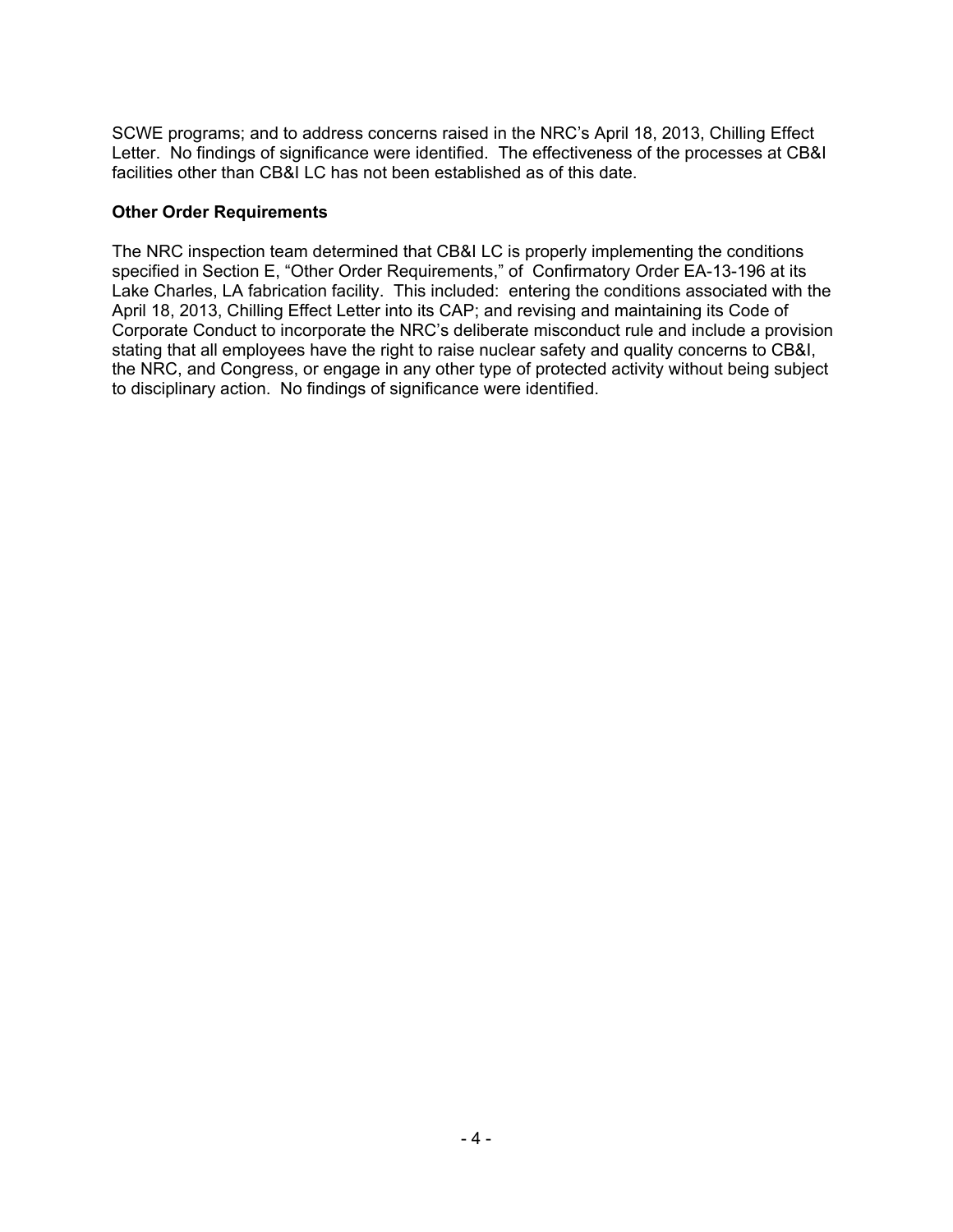# **REPORT DETAILS**

## 1. Communications

## a. Inspection Scope

Section A, "Communications," of the CO includes requirements that CB&I communicate its strategy to improve its NSC to its employees and contractors; share the company's experience and insights with respect to NSC in a presentation at an NRC and vendor conferences; ensuring that its NSC and SCWE policies, guidance, and related materials are in place, updated and consistent with applicable NRC and industry guidance; and that managers and supervisors at CB&I LC periodically reinforce expectations regarding SCWE and wrongdoing to their respective work units such that employees receive a relevant message on one or more of these topics at least once per quarter.

The NRC inspection team (hereafter referred to as the inspectors) reviewed NSC site communications, documentation, policies, guidance and related materials; attended presentations by CB&I at the March 2014 RIC and the June 2014 NRC Workshop on Vendor Oversight; and participated at pre-job and post job briefings at CB&I LC to verify compliance with the requirements of Section A of the CO.

The attachment to this inspection report lists the documents reviewed by the NRC inspection team.

### b. Observations and Findings

The inspectors reviewed written communication, dated November 14, 2013, provided by the CB&I Chief Executive Officer (CEO) to CB&I employees and contractors engaged in work associated with NRC-regulated activities, including handouts associated with the all-hands meetings held at CB&I LC. The inspectors verified that the CEO communicated CB&I's strategy to improve its NSC; held all-hands meeting with employees associated with NRC-regulated activities; posted the document in prominent locations where employees congregate; and interviewed a sample of site personnel to verify communications effectiveness as required by Section A.1 of the CO.

The NRC inspectors verified CB&I policies and procedures CMS-805-00-PL-00001, "Nuclear Safety Culture Policy," CMS-805-00-PL-00002, "SCWE Policy," CMS-805-00- PR-00001, "Maintaining a Positive Nuclear Safety Culture & a Safety Conscious Work Environment," and CMS-805-01-PR-00001, "Employee Concerns Program," were up to date and consistent with: (1) the NRC's March 2011 Safety Culture Policy Statement and associated traits; and (2) the NRC's May 1996 Safety Conscious Work Environment Policy Statement; and is informed by: (1) the NRC's Regulatory Issue Summary 2005- 18, "Guidance for Establishing and Maintaining a Safety Conscious Work Environment;" and (2) the industry's common language initiative (INPO 12-012, Revision 1, April 2013). The inspectors verified that that CB&I maintained and implemented these materials and distributed copies of these updated policies and brochures to both current and new employees during initial orientation. The NRC inspectors also interviewed a sample of site personnel to verify communications effectiveness as required in Section A.2 of the CO.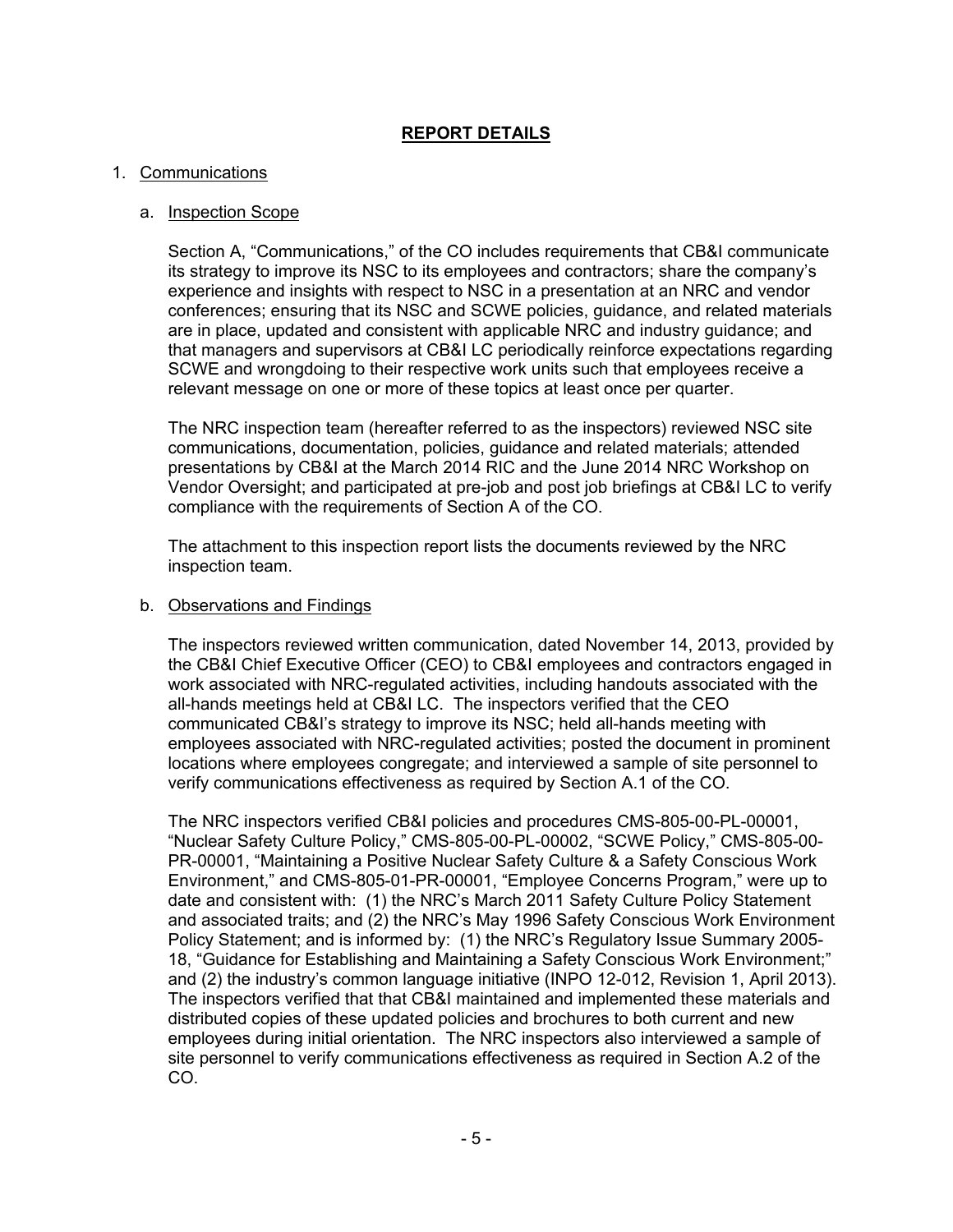The inspectors previously attended the March 2014 RIC and the June 2014 NRC Workshop in Portland, Oregon and verified a senior CB&I manager shared the company's experience and insights with respect to improving its NSC, including lessons learned and actions taken in a presentation. As such, the actions required by Section A.3 of the CO are considered complete.

The NRC inspectors reviewed communications efforts, including posters, handouts associated with site-wide all-hands meetings held in October 2014, November 2014 and February 2015 and attended a pre-job brief and post-job brief on May 20, 2015. The safety topic handouts reviewed showed that relevant NSC trait behavior examples have been incorporated into discussions on other safety topics, such as personnel safety, and are being discussed on a weekly basis. The NRC inspectors also interviewed a sample of site personnel to verify communications effectiveness. Interviews with company personnel on the shop floor confirmed that wrongdoing and NSC topics are frequently discussed during routine meetings, including daily pre-job briefs. The personnel interviewed appeared to understand the intent of these messages, and indicated to the inspectors that "things are changing at Lake Charles" and that these changes are being viewed in a positive manner. The inspectors consider Section A.4 of the CO as being effectively implemented.

c. Conclusions

The inspectors concluded that CB&I is effectively implementing the requirements of Section A, "Communications," of the CO. No findings of significance were identified.

2. Training

### a. Inspection Scope

Section B, "Training," of the CO includes requirements that CB&I: train supervisory and non-supervisory staff on the NRC's employee protection and wrongdoing regulations; NRC's NSC and SCWE policy statements; CB&I's CAP; and CB&I's Code of Conduct Policy relating to employees right and avenues to raise concerns.

The inspectors reviewed a variety of training materials including student slides, instructor guides and training records; observed employee and supervisor training being performed; and interviewed a sample of employees at CB&I LC to establish a sense of the effectiveness of the training. These actions were taken to verify compliance with the requirements of Section B of the CO.

### b. Observations and Findings

1. Training Materials

A review of the training materials revealed they were developed by Beckman and Associates, Inc. (B&A), under a contract with CB&I/Stone and Webster, Inc. An evaluation of contract documents, including resumes of the referenced B&A personnel named on the contract, revealed that B&A has sufficient experience with NSC, SCWE, and NRC employee protection regulations. The inspectors verified that the training materials included the following: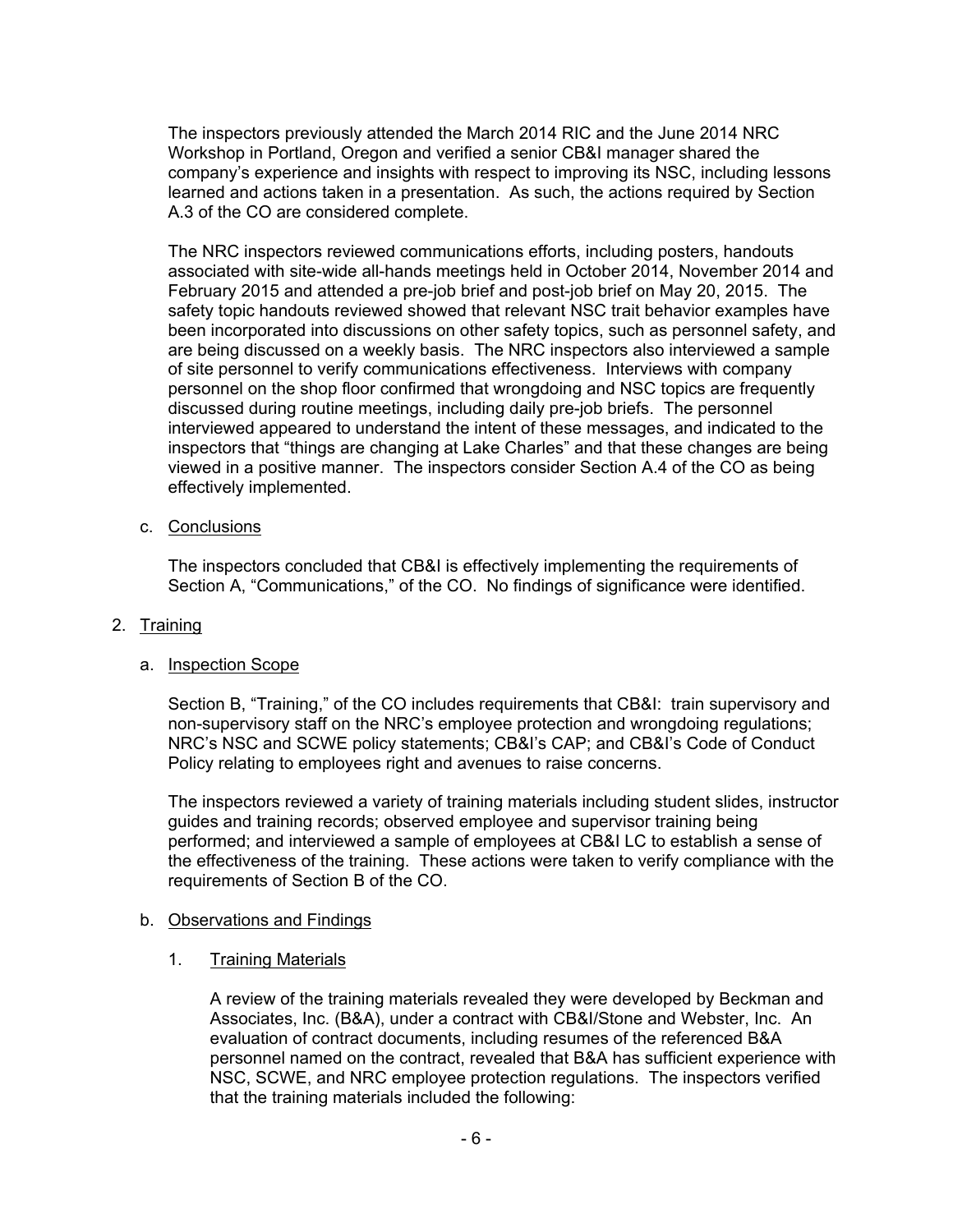- Case studies of discriminatory practices (B.1.a);
- Defined key terms included in employee protection regulation, NSC and SCWE policy statements (B.1.b);
- Behavioral expectations associated with various NSC traits (B.1.c);
- CB&I's CAP as it relates to NSC trait #8. The CAP discussion also emphasized and discussed the reasoning behind the low threshold for initiating a corrective action report (CAR) (B.1.d);
- Discussion on the NRC's deliberate misconduct rules and the concept of willfulness, including the possibility for the NRC to take enforcement action against individuals for violating NRC deliberate misconduct rules. The discussion also included a case study on willful violations and deliberate misconduct (B.1.e);
- An overview on how NRC regulations (e.g., Appendix B to Title 10 of the *Code of Federal Regulations* (10 CFR), Part 50) apply to work being performed by CB&I, and how NRC regulations are incorporated into work practices (B.1.f); and
- A discussion of CB&I's revised Corporate Code of Conduct that incorporated deliberate misconduct requirements and their applicability to employees engaged in NRC-regulated activities (E.2.b).

The training materials fully meet the requirements of Section B.1 of the CO.

2. Supervisor Training

Training class NU-NSC-1000, "Nuclear Safety Culture Leadership Training," was developed to meet the requirements of Sections B.2 and B.3 of the CO. It is designed specifically for first-line supervisors and above. The class addressed change management issues associated with improving the NSC at CB&I and preventing a chilled work environment. The inspectors verified that NU-NSC-1000 included each of the 10 NSC traits described in the NRC's Nuclear Safety Culture Policy Statement and other topics specified in the CO sections B.2 and E.2. The training was instructor-led as required by Section B.3 of the CO, and the class duration was approximately 8 hours.

NU-NSC-1000 also included information on the four elements of retaliation or employee discrimination (i.e., protected activity, adverse action, knowledge of the protected activity, and nexus between the protected activity and the adverse action). The employee protection discussion included several case studies or short questions and asked the supervisors to determine if the case study constituted retaliation. The course also integrated a number of interactive group sessions designed to engage the students and address particular NSC traits as they apply to CB&I's organization. The inspectors considered the training methods used as a strength and concluded that NU-NSC-1000 fully meets the requirements of Section B2 and B.3 of the CO.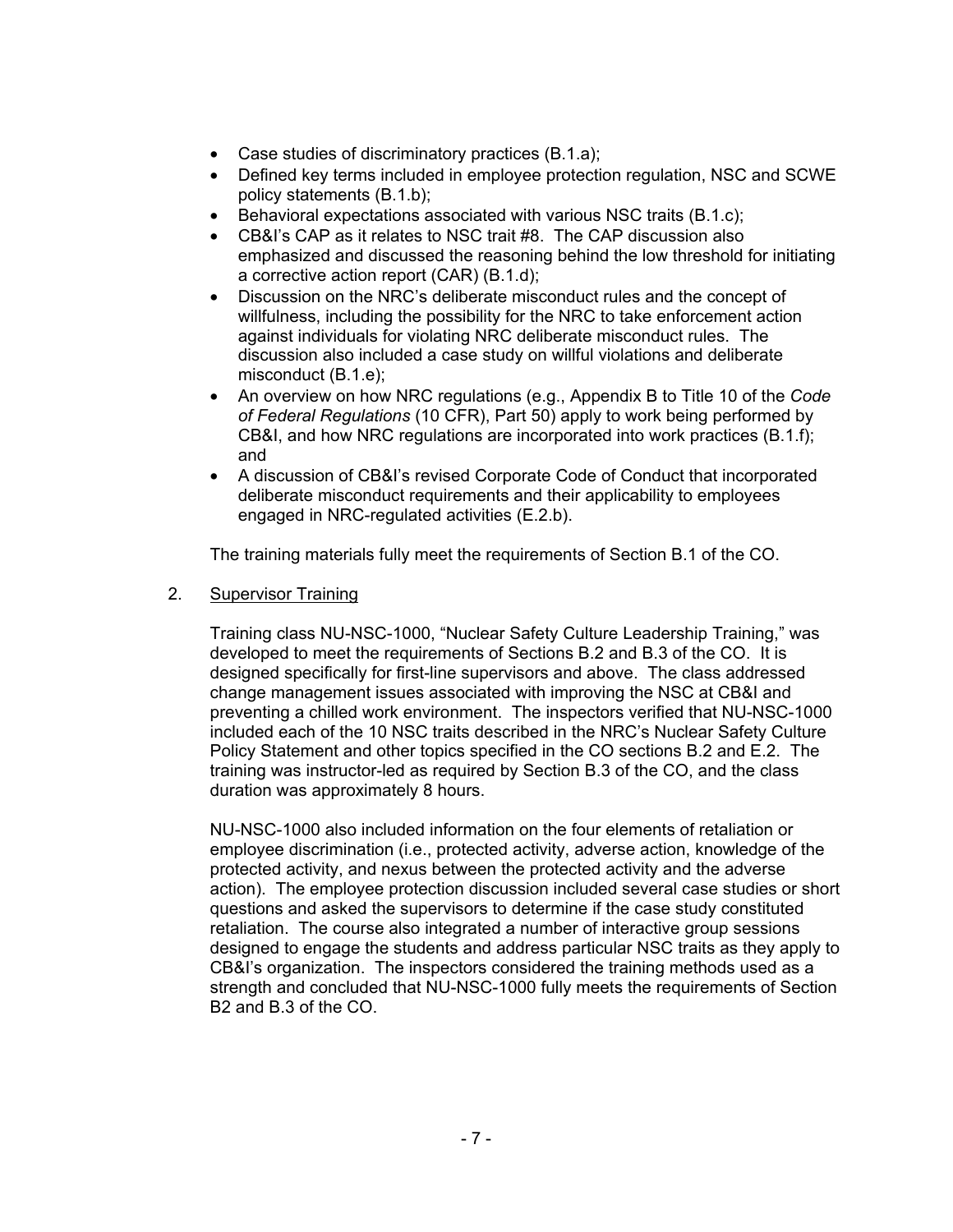# 3. Employee (non-Supervisory) Training

Training class NU-NSC-3000, "Non-Supervisory NSC Training," was developed to meet the requirements of Section B.4 of the CO. The course emphasized those NSC traits where the non-supervisory employee has the most impact, such as personal accountability, the value of one's signature, and use of the CAP.

Short-term employees, those employed by CB&I for less than 90 days, receive a copy of a "one-pager" that captures the key elements of the training required by Section B.1 of the CO. Topics or concepts covered on the "one-pager" include:

- Safety and quality is the worker's first priority;
- Workers must be honest and trustworthy;
- Employees must follow procedures and promptly raise nuclear safety and quality issues;
- Do the right thing every time and "my signature is my word";
- NRC prohibits deliberate misconduct;
- Traits of a healthy nuclear safety culture; and
- Employees are free to raise concerns without fear of retaliation.

The reverse side of the "one-pager" provides a copy of the letter to CB&I employees from Philip Asherman, President and CEO, dated November 14, 2013, discussing CB&I's nuclear safety culture and the steps that CB&I is taking to address the chilled environment at the company. The revised version of the "onepager" document covered the same topics and a summary message from Philip Asherman. These documents fully meet the requirements of Section B.5 of the CO when provided to short-term employees.

# 4. Training Records

Sections B.2.d and B.4.e of the CO state that training records shall be retained consistent with applicable CB&I record retention policies. The inspectors reviewed training records provided by CB&I and determined that over 10,000 employees have taken the non-supervisory training and that several hundred supervisors have taken the supervisory training at various CB&I facilities where nuclear-related activities are taking place. This includes the Vogtle and Summer new construction sites in addition to CB&I LC and CB&I Power's Charlotte, NC, office. CB&I representatives interviewed by the inspectors noted that improvements to its training records system are needed to ensure that currently trained employees and supervisors receive refresher training at the 2-year point as required by the CO.

# c. Conclusions

The inspectors concluded that CB&I is effectively implementing the requirements of Section B, "Training," of the CO. No findings of significance were identified.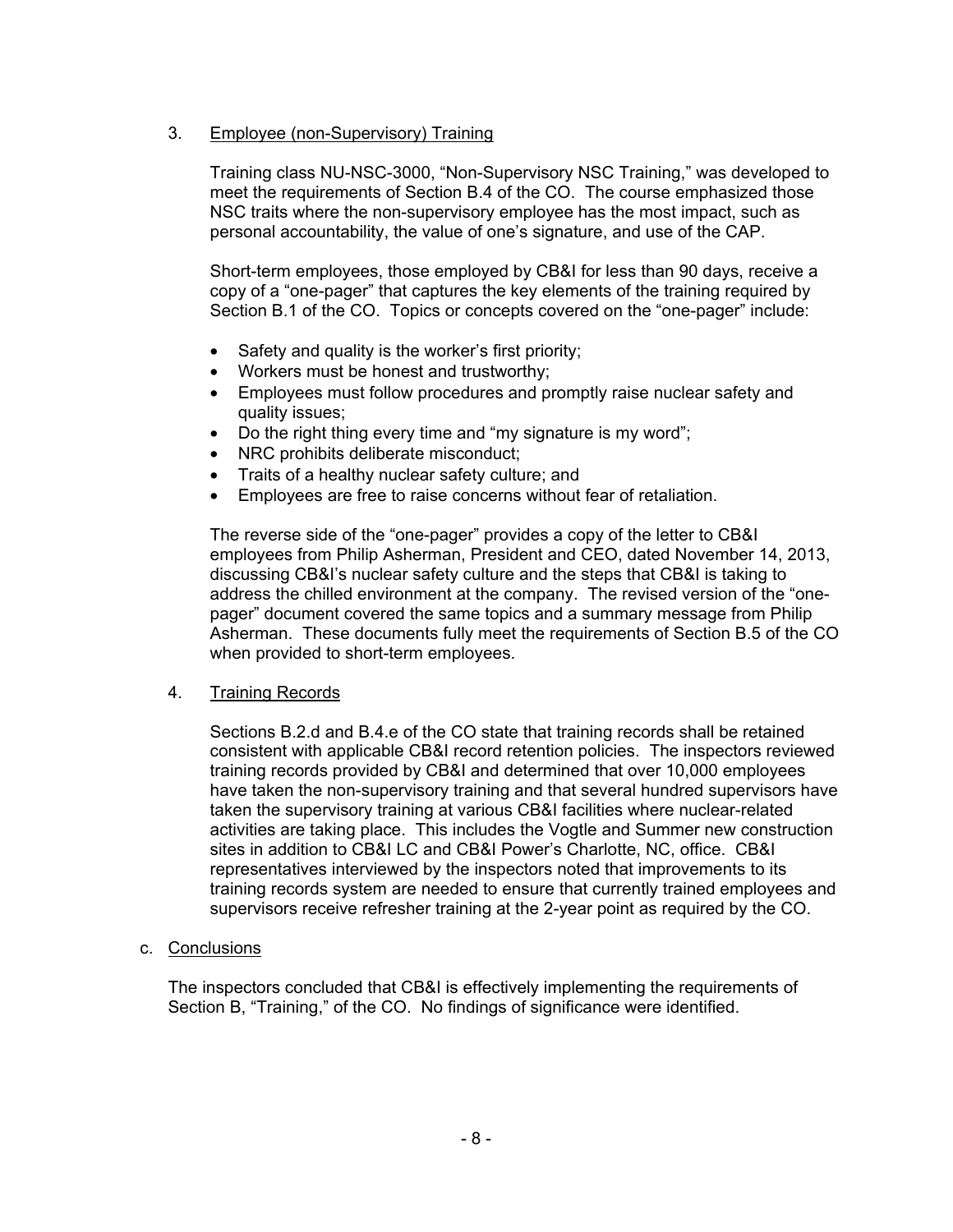## 3. Work Processes

## a. Inspection Scope

Section C, "Work Processes," of the CO includes requirements that CB&I: develop and maintain a uniform Executive Review Board (ERB) process, a single Employee Concerns Program (ECP) for all CB&I employees, and a NSC oversight program; establish, where applicable, an active CAP trending process to include the ability to trend root and contributing causes related to CB&I's NSC; enter the conditions associated with the wrongdoing event described in the NRC's February 20, 2014, letter into its CAP and characterizing it as a significant condition adverse to quality (SCAQ); and revise applicable procedures on procedure use and adherence to reinforce the requirements of 10 CFR 52.6, "Completeness and accuracy of information."

The inspectors reviewed CB&I LC's processes, procedures and documentation related to ERB, ECP, NSC oversight program, CAP and safety culture and deliberate misconduct work processes. In addition, interviews were conducted with the owner of the ERB process as well as the Human Resources (HR) Manager. These actions were taken to verify compliance with the requirements of Section C of the CO.

## b. Observations and Findings

The inspectors verified that CB&I benchmarked the reactor industry and modeled the CB&I ERB process on that benchmarking effort. The ERB includes management personnel, legal counsel and human resources participation. ERB files are kept in the HR Department. Tracking and trending of ERB case types, including deliberate misconduct, is incorporated as a part of the ERB process and was evidenced by the ERB status report at the Safety Culture Monitoring Panel. It appears that the ERB process is being utilized and is effective in screening disciplinary actions for potential chilling effects. The inspectors considered that all requirements of Section C.1 of the CO are properly being implemented at CB&I LC.

The inspectors verified that industry ECP programs were benchmarked as the basis for the CB&I corporate ECP. The ECP Manager position for CB&I LC has recently been filled with an individual who will be beginning work at CB&I LC within the next few months. This ECP Manager position for CB&I LC reports to the ECP Functional Manager for LC who reports directly to the Corporate ECP Manager. The ECP Manager position for CB&I LC matrixes to the General Manager at CB&I LC. The Corporate ECP manager reports to the Vice-President, Nuclear Safety. This reporting relationship is part of the new ECP organization. A review of the ECP Qualification Card indicates a robust training program. The two ECP Specialists currently in the CB&I LC ECP are not yet qualified to all training requirements and consequently, function under the guidance of a qualified ECP Manager as confirmed by the Corporate ECP Manager. The Corporate ECP procedure includes a requirement for all quarterly and annual reports to include a summary of deliberate misconducts and willful violations identified through ECP. A review of the Employee Concerns Program Fourth Quarter Report, Calendar Year 2014, includes deliberate misconducts and willful violations tracking and trending. All requirements of Section C.2 of the CO are properly being implemented at CB&I LC.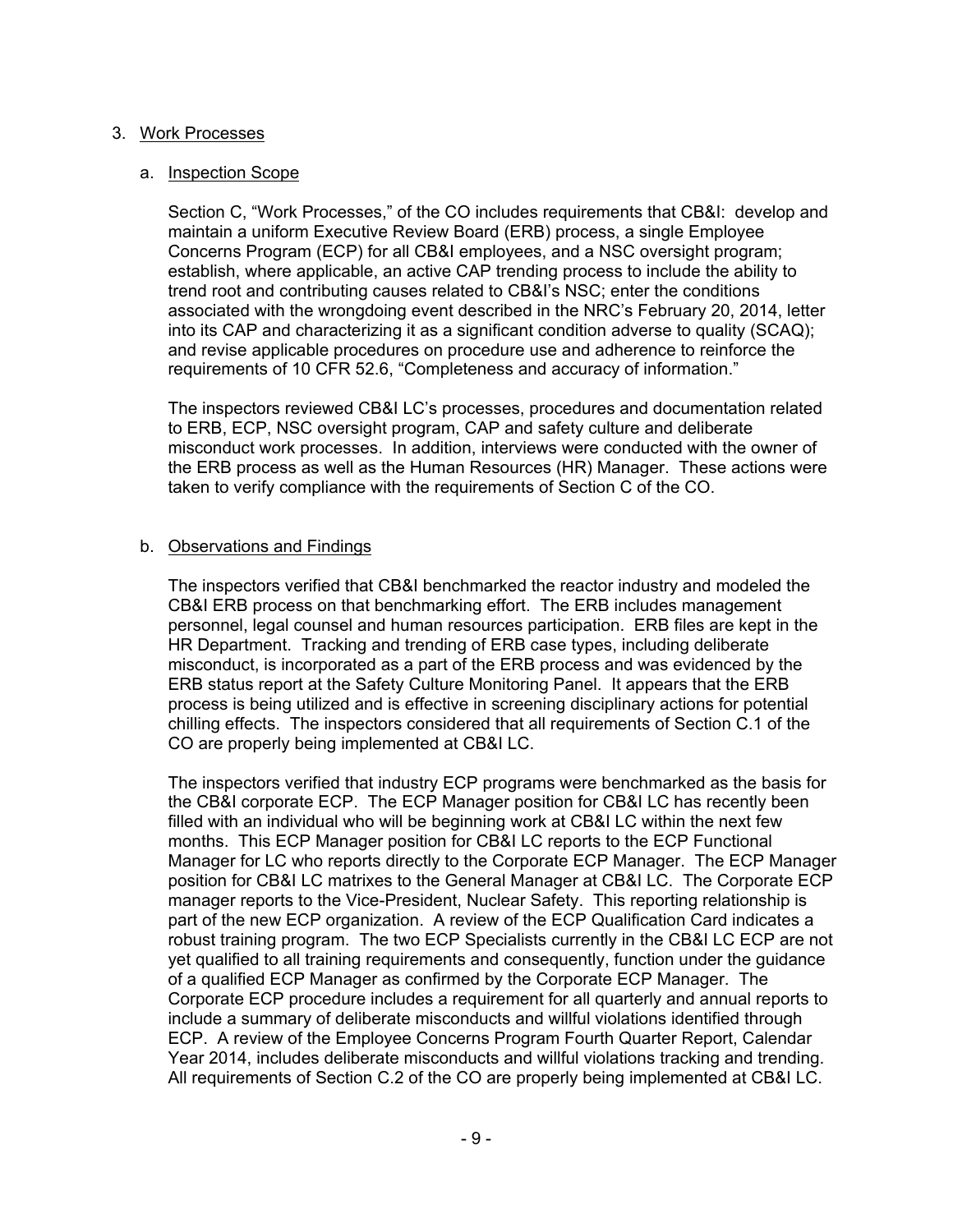The inspectors verified that CB&I's "Manager Review Form - Performance Management," contains guidance for evaluating supervisory staff with regards to CB&I's expectations with regards to employee protection, NSC and SCWE as required by Section C.3 the CO.

The inspectors reviewed the adequacy and implementation of CB&I LC's corrective action program trending process to verify the compliance of Section C.4 and C.9 of the CO. The inspectors discussed the trending process with CB&I LC personnel. The inspectors observed the CAP Screening Committee and verified that the meeting provided an adequate review of the CAR which including proposed categorization for safety culture, wrongdoing and other trending codes (e.g., procedure adherence). In addition, the NRC inspection team noted that CB&I LC established a Corrective Action Review Board (CARB) and performed a CAR and non-conformance reports quarterly trend analysis for conditions adverse to quality (CAQs).

The inspectors verified that condition reports related to NSC and wrongdoing are referred to ECP for investigation and vice versa. The CAP has a screening code for potential wrongdoing and has the capability of trending potential wrongdoing. Condition reports associated with potential wrongdoing are also characterized as a SCAQ and include a root cause analysis. The inspectors noted that CAP department performs the root cause analysis for all the technical aspects of the potential wrongdoing condition report. However, ECP performed the trending of substantiated and unsubstantiated safety culture and wrongdoing cases. All requirements of Section C.4 and C.9 of the CO are properly being implemented at CB&I LC.

The inspectors verified that the ECP requires that Exit Interviews/Surveys are provided to departing employees. The ECP database reflects several ECP case files which have been opened as a result of issues raised on Exit Interview/Surveys. This process, as required in C.5 appears to be effective and is properly being implemented.

The inspectors verified that CB&I established and maintains a "CB&I Ethics Line" as an anonymous toll-free number where employees are able to raise safety concerns. The toll-free number is one of multiple ways where employees may raise concerns (CB&I employees may also raise concerns to the ECP via email in addition to the toll-free number). The inspectors consider Section C.6 as being effectively implemented.

The inspectors noted that members of the Nuclear Safety Culture Monitoring Panel (NSCMP) participated in healthy dialogue regarding safety culture issues at the site. The meeting was significantly extended beyond the time anticipated in the agenda and included problem solving discussions which allowed for a robust discussion centered on safety culture activities. The inspectors determined that the NSCMP is a good mechanism for the management team to understand their issues and develop appropriate corrective actions. Per CMS-805-00-PR-0500, "Nuclear Safety Culture Monitoring Panel," the NSCMP meets quarterly to discuss safety culture trends and develop corrective actions to ensure that early indications of safety culture weaknesses are identified and addressed. The results of the NSCMP are communicated to the Executive Nuclear Safety Council (ENSC), which includes two external consultants, and which meets twice a year to review the site NSCMP reports. The ENSC provides oversight and feedback to the monitoring panel. In addition, the inspectors noted that the NSCMP procedure follows the guidance found in NEI 09-07, "Fostering a Healthy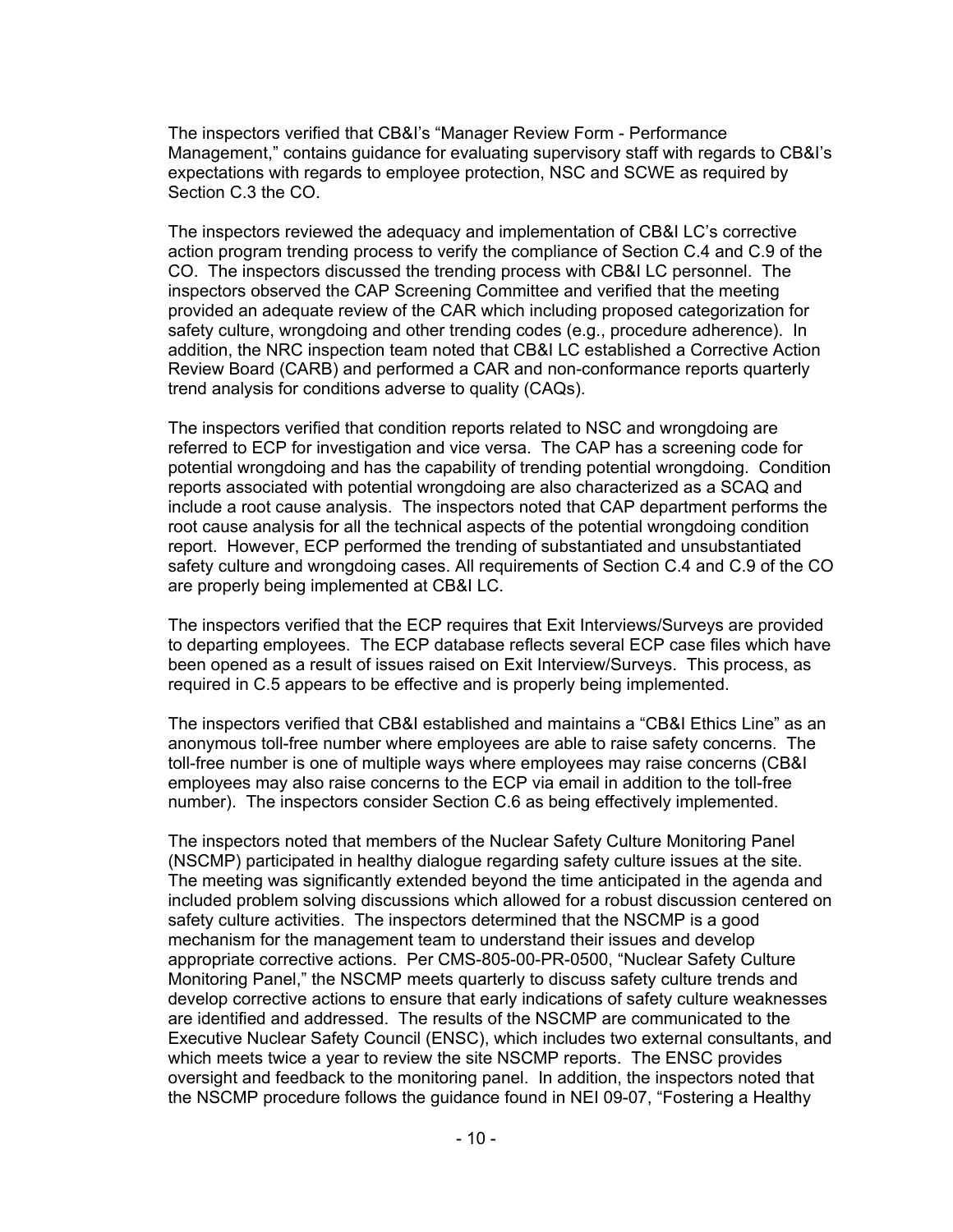Nuclear Safety Culture," which describes the process for implementing the monitoring panel. The panel was chaired by the Nuclear Safety Manager, and was monitored by the site Vice President. Before implementing the process, CB&I LC benchmarked the process against two other sites; Diablo Canyon Power Plant and Wolf Creek Generating Station. In September of 2014, the NSCMP procedure was revised to include discussion on deliberate misconduct per CAR 2011-0884. This revision includes a definition for deliberate misconduct, as well as instruction for the Panel Chair to ensure wrongdoing related SCAQ are communicated to other CB&I nuclear-related facilities. The inspectors determined that the NSCMP is a good mechanism for the management team to understand their issues and develop appropriate corrective actions. As a result, it appears that the NSCMP process, as required by Section C.7 in the CO, is being implemented effectively.

The inspector's review of various documents associated with CAR 2011-091 revealed that it was initially classified as a CAQ; however, the CAR also acknowledged that further investigation might result in the CAR being re-classified as a SCAQ. A further review of Revision 1 to CAR 2011-091, dated June 23, 2011, confirmed that the corrective action document was "upgraded" to a SCAQ and a root cause analysis was performed. In conjunction with the root cause analysis, CB&I LC contracted with Global QA, Inc., to perform an internal audit and extent of condition review. Corrective actions included: (1) changes to the Quality Assurance Manual regarding the use of welder identification markings, (2) associated procedure changes, including a revised signature verification form, and (3) training to implement the procedure changes, and organizational meetings to discuss the purpose and value of one's signature on quality assurance documents. The inspectors determined that CB&I LC met the requirements of Section C.8 of the CO.

The inspectors determined that procedure QP-AD-205, "Procedure Hierarchy, Use, and Adherence," adequately captures the requirements of 10 CFR 52.6 as required by Section C.10 of the CO.

c. Conclusions

The inspectors concluded that CB&I LC is implementing its work processes in accordance with the requirements of Section C, "Work Processes," of the CO. Although these procedures and processes are in place at a CB&I corporate level, the effectiveness of the processes at CB&I facilities other than LC has not yet been established. No findings of significance were identified.

# 4. Nuclear Safety Culture and Safety Conscious Work Environment

### a. Inspection Scope

Section D, "Nuclear Safety Culture and Safety Conscious Work Environment," of the CO includes requirements that CB&I: establishing a Nuclear Safety Officer function; hire a third-party, independent consultant to perform tailored comprehensive nuclear safety culture assessments to ensure effectiveness of the NSC and SCWE programs; and to address concerns raised in the NRC's April 18, 2013, Chilling Effect Letter (these items included: performing an independent focused assessment to determine if effective programmatic controls are in place at CB&I LC (e.g., control of special process,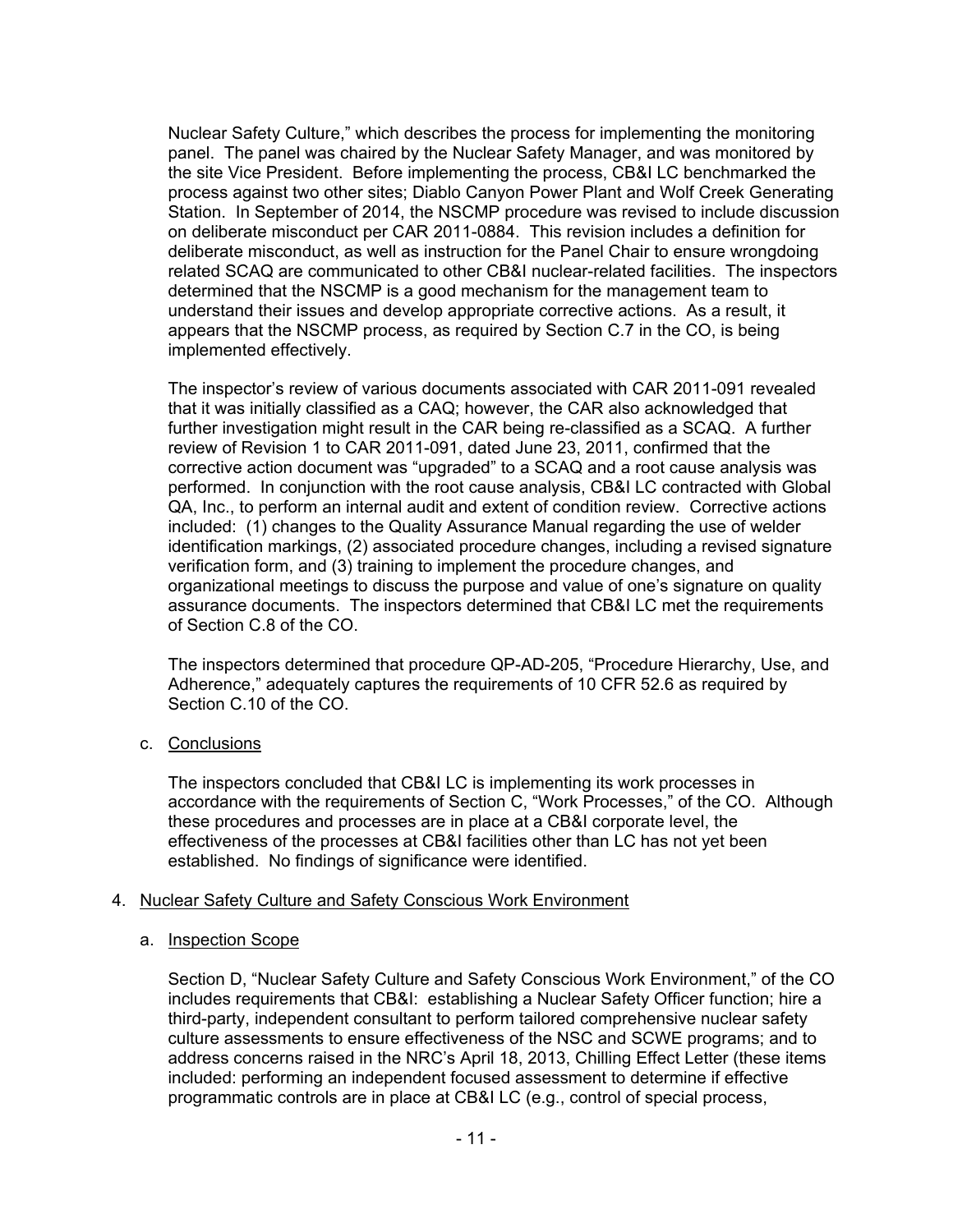inspections, procedures, training, etc.), evaluating the results of the assessment and taking corrective actions, and reviewing the independent contractor's 2012 nuclear safety culture assessment report and initiated corrective actions, as necessary).

The inspectors reviewed CB&I LC's processes, procedures and documentation related to assess and monitor NSC and SCWE. In addition, the inspectors evaluated CB&I LC's progress to date in completing the requirements relating to improving the NSC at the CB&I LC facility. Specifically, the inspectors reviewed CB&I LC's actions related to: (1) addressing existing SCWE issues, (2) improving the environment for raising concerns, (3) ensuring that individuals are permitted to pursue resolution of issues without fear of retaliation, and (4) improvements in the process for raising safety and quality concerns.

The inspectors interviewed over 12 individuals and held focus group meetings with a total of 49 individuals to assess the SCWE at CB&I LC and: (1) their willingness and ability to raise concerns, (2) whether they had received training on deliberate misconduct and willful violations, and (3) their use of the CAP. The employees interviewed included: floor supervisor, foreman, rigger, quality control inspectors, document control staff, welder, nondestructive examination technician, and field engineering. The employee's interviewed have been working at CB&I LC between 1 year and 4 years.

During an NRC inspection conducted from February 3–7, 2014, at the CB&I LC facility the inspectors reviewed CAR 2013-438, which was initiated in response to the Chilling Effect Letter (CEL) issued by the NRC to CB&I LC. The inspectors also reviewed the actions associated with CAR 2013-594 to determine if the corrective actions were adequate and sufficient to correct the issues identified in the CEL.

These actions were taken to verify compliance with the requirements of Section D of the CO.

### b. Observations and Findings

The inspectors verified that correspondence (dated February 10, 2014) was sent to all CB&I employees stating that the Vice President of Nuclear Safety had been assigned the duties of the Nuclear Safety Officer as required in Section D.1 of the CO.

The inspectors verified that CB&I LC hired a third-party consultant, Utilities Service Alliance (USA), to perform an independent comprehensive NSC assessment. A review of the assessment identified one positive observation, seven weaknesses, four negative observations and six general observations. CB&I initiated CAR 2014-1244 to address identified weaknesses and negative observations in response to the Nuclear Safety Culture Assessment report. The inspectors determined that the corrective actions identified in CAR 2014-1244 were adequate to correct the issues identified in the CEL and should be effective if implemented as described in the CAR. The inspectors verified that CB&I communicated the results of the assessment and CB&I's plan to address the results to its employees through All Hands meetings. CB&I LC had effectively and adequately communicated the strategy for improving the NSC weaknesses identified in the survey.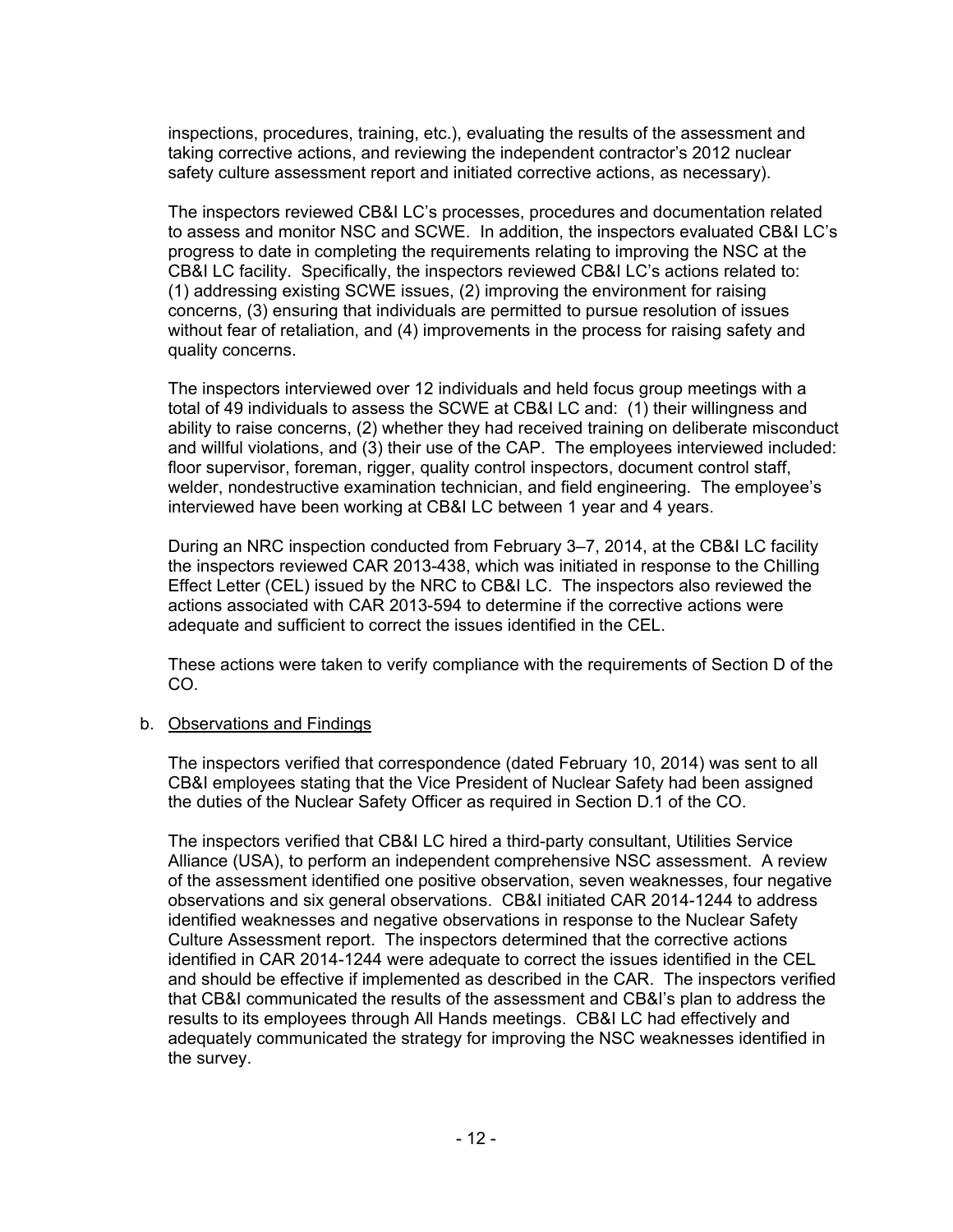Inspector interviews of employees revealed that CB&I LC workers were not afraid of raising safety concerns to their supervisors. The employees also indicated that the current work environment is much better than before the NRC issued the CO. In addition, employees stated that they had received training in deliberate misconduct and willful violations. Furthermore, all of the employees stated that they knew how to use the CAP.

All personnel interviewed indicated that they would stop work if needed. They stated that CB&I LC management's expectations are to treat each other professionally and with respect and bad behavior is not tolerated. When asked if they believed that managements' actions were consistent with this philosophy, they all indicated that they did. The inspectors also heard from those interviewed that they trust their immediate supervision and their management team.

The focus group meeting participants indicated that they would raise safety concerns through multiple avenues. The majority of the non-supervisory personnel preferred to raise concerns to their immediate supervisors, but would not be hesitant to use the CAP if necessary. They all indicated they had been trained on how to use the CAP and knew where the drop boxes were located; that they were aware of CB&I LC's SCWE and safety culture policies; and that safety was continually reinforced during morning meetings, weekly Monday meetings, and all hands meetings.

Based on the outcome of interviews and focus groups, the inspectors concluded that CB&I LC personnel were not hesitant to raise safety issues to their management and understood CB&I LC's safety mission.

In addition, the NRC inspection team reviewed CB&I procedure CMS-805-00-PR-15000, "Nuclear Safety Culture Surveys and Assessments," Revision 0, dated April 7, 2015. The purpose of this procedure is to provide a process for conducting NSC surveys and assessments, including pulse surveys. The procedure also describes the process for coordinating NSC surveys and assessments performed by external organizations on behalf of CB&I. Pulse surveys are used to determine the health of the NSC for a particular work group or location and focus on fewer safety culture traits as a subset of the full NSC survey.

CB&I conducted a pulse survey from April 13, 2014, through April 22, 2015. The purpose of the pulse survey was to evaluate the status of the health of the NSC at the CB&I LC facility. The pulse survey's goal was to determine what areas CB&I LC had improved, as well as areas which require further improvement regarding safety culture. The inspectors reviewed the report and the results of the pulse survey. Of the ten NSC traits surveyed by CB&I LC, five traits received positive results and 5 traits received results which indicated that portions of the trait require further improvement. In response to the results of the pulse survey, CB&I initiated CAR 15-549 to address the traits that require improvement. All requirements of Section D.2 of the CO are properly being implemented at CB&I LC.

The inspectors reviewed the adequacy and implementation of CB&I LC's Assessment Team Interim Report entitled "NRC Chilled Environment Letter EA-13-066, Assessment Team Interim Report (procedure review)," dated August 22, 2013. This report provided the assessment results from procedure reviews and focused on the following five areas: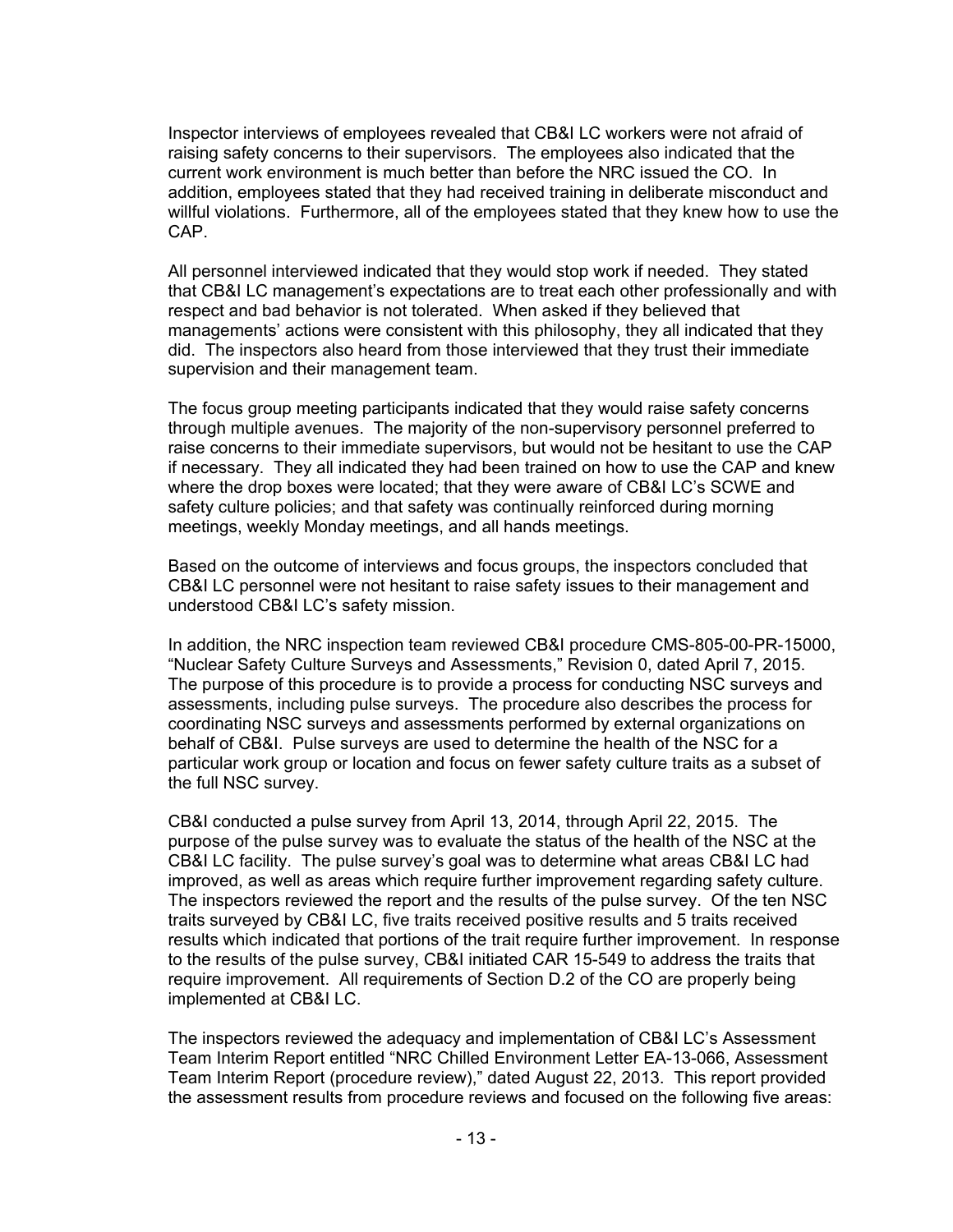control of special processes; inspections; personnel training and qualification; instructions, procedures, and drawings; and corrective action. The assessment team included representatives from Southern Nuclear Operating Company, South Carolina Electric and Gas Company, and CB&I Power. The inspector's review of the implementation of the CB&I LC corrective actions determined that CB&I LC is taking adequate corrective actions. These actions meet the intent of Sections D.3 of the CO.

As found in the February 2014 inspection, CB&I initiated CAR 2013-438 in response to the CEL issued by the NRC to CB&I LC. The inspectors determined that the root cause analysis (RCA) 2013-438 was adequate in identifying the root causes that lead to the issuance of the CEL. The inspectors found the corrective actions identified in CAR 2013-438 were adequate to correct the issues identified in the CEL. CB&I also initiated CAR 2013-594 to track the actions identified in the CB&I LC response to the CEL. The inspectors determined that the actions identified in CAR 2013-594 were adequate and sufficient to track and correct issues identified in the CEL. These actions meet the intent of Sections D.4 of the CO.

# c. Conclusions

The inspectors concluded that CB&I is effectively implementing the requirements of Section D of the CO. CB&I LC's NSC and SCWE programs were determined to be consistent with: (1) the NRC's March 2011 Safety Culture Policy Statement and associated traits; and (2) the NRC's May 1996 Safety Conscious Work Environment Policy Statement; and is informed by: (1) the NRC's Regulatory Issue Summary 2005-18, "Guidance for Establishing and Maintaining a Safety Conscious Work Environment;" and (2) the industry's common language initiative (INPO 12-012, Revision 1, April 2013). No findings of significance were identified.

### 5. Other Order Requirements

# a. Inspection Scope

Section E, "Other Order Requirements," of the CO includes requirements that CB&I: entered the conditions associated with the April 18, 2013, Chilling Effect Letter into its CAP and completed a RCA; revise its Code of Corporate Conduct to include a provision stating that all employees have the right to raise nuclear safety and quality concerns; and to incorporate "Deliberate Misconduct" requirements and its applicability to employees engaged in NRC-regulated activities.

The inspectors reviewed the CAP associated with the NRC's Chilling Effects Letter and reviewed CMS-300-05-PL-00004, "Code of Conduct," Revision 6, dated January 6, 2015, to verify compliance with the requirements of Section E of the CO.

### b. Observations and Findings

As previously noted in Section 4.b of this report, CB&I initiated CAR 2013-438 in response to the CEL issued by the NRC to CB&I LC. The inspectors verified that the CAR was treated as a SCAQ and that RCA 2013-438 was adequate in identifying the root causes that led to the issuance of the CEL. The inspectors found the corrective actions identified in CAR 2013-438 were adequate to correct the issues identified in the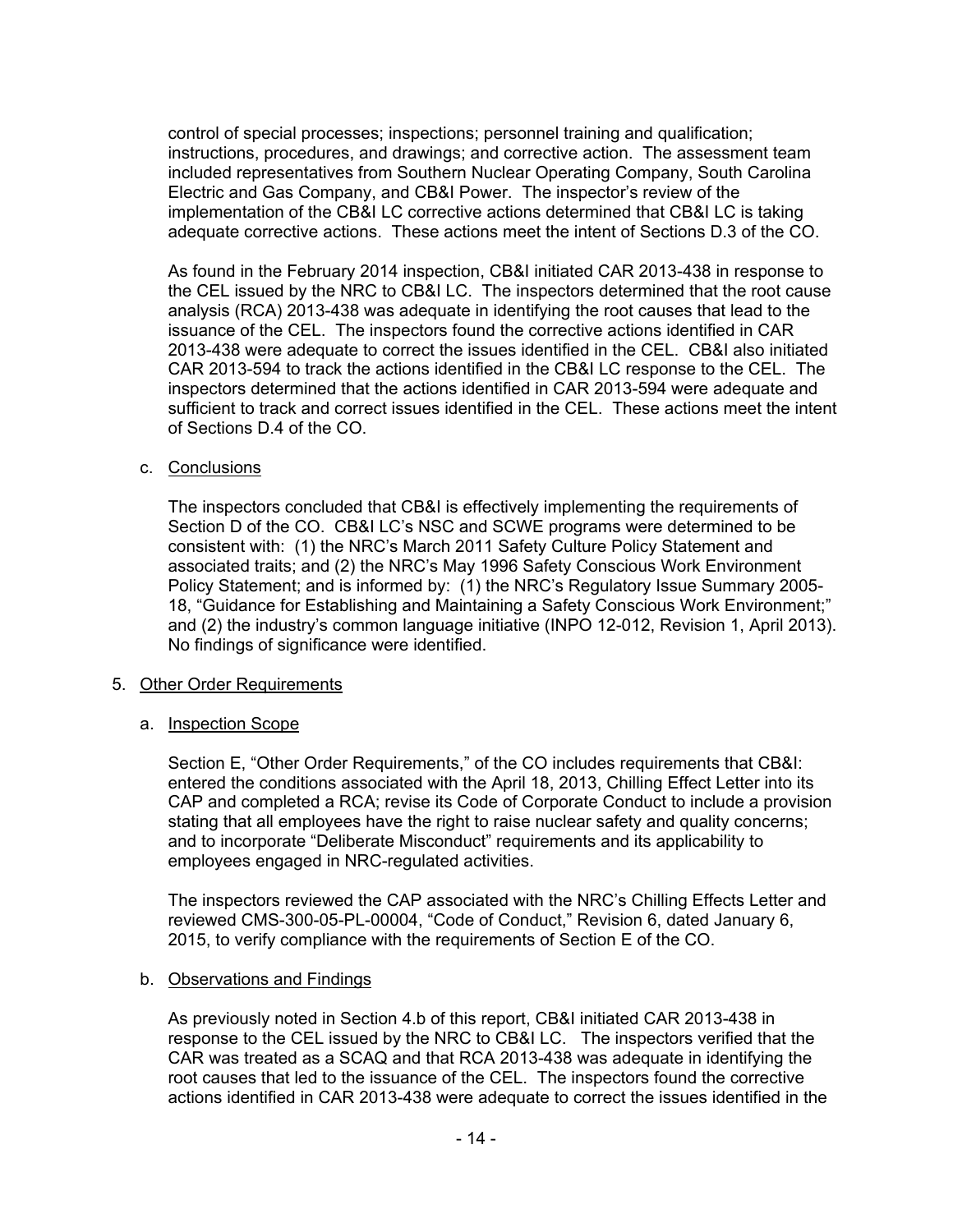CEL. CB&I also initiated CAR 2013-594 to track the actions identified in the CB&I LC response to the CEL. The inspectors determined that the actions identified in CAR 2013-594 were adequate and sufficient to track and correct issues identified in the CEL. These actions meet the intent of Sections E.1 of the CO.

A review of CB&I's Code of Corporate Conduct Policy revealed that it adequately captured the NRC's deliberate misconduct requirements and its applicability to employees engaged in NRC-regulated activities and contains a provision regarding employees' rights to raise nuclear safety and quality concerns as required by Section E.2 of the CO.

## c. Conclusions

The inspectors concluded that CB&I LC is effectively implementing the requirements of Section E of the CO. No findings of significance were identified.

## 6. Entrance and Exit Meetings

On May 18, 2015, the NRC inspection team discussed the scope of the inspection with Mr. Michael J. Annacone, Vice President Nuclear Safety, and other CB&I LC management and technical staff. On May 21, 2015, the NRC inspection team presented the inspection results and observations during an exit meeting with Mr. Annacone and other CB&I LC management and technical staff. The attachment to this report lists the attendees of the entrance and exit meetings.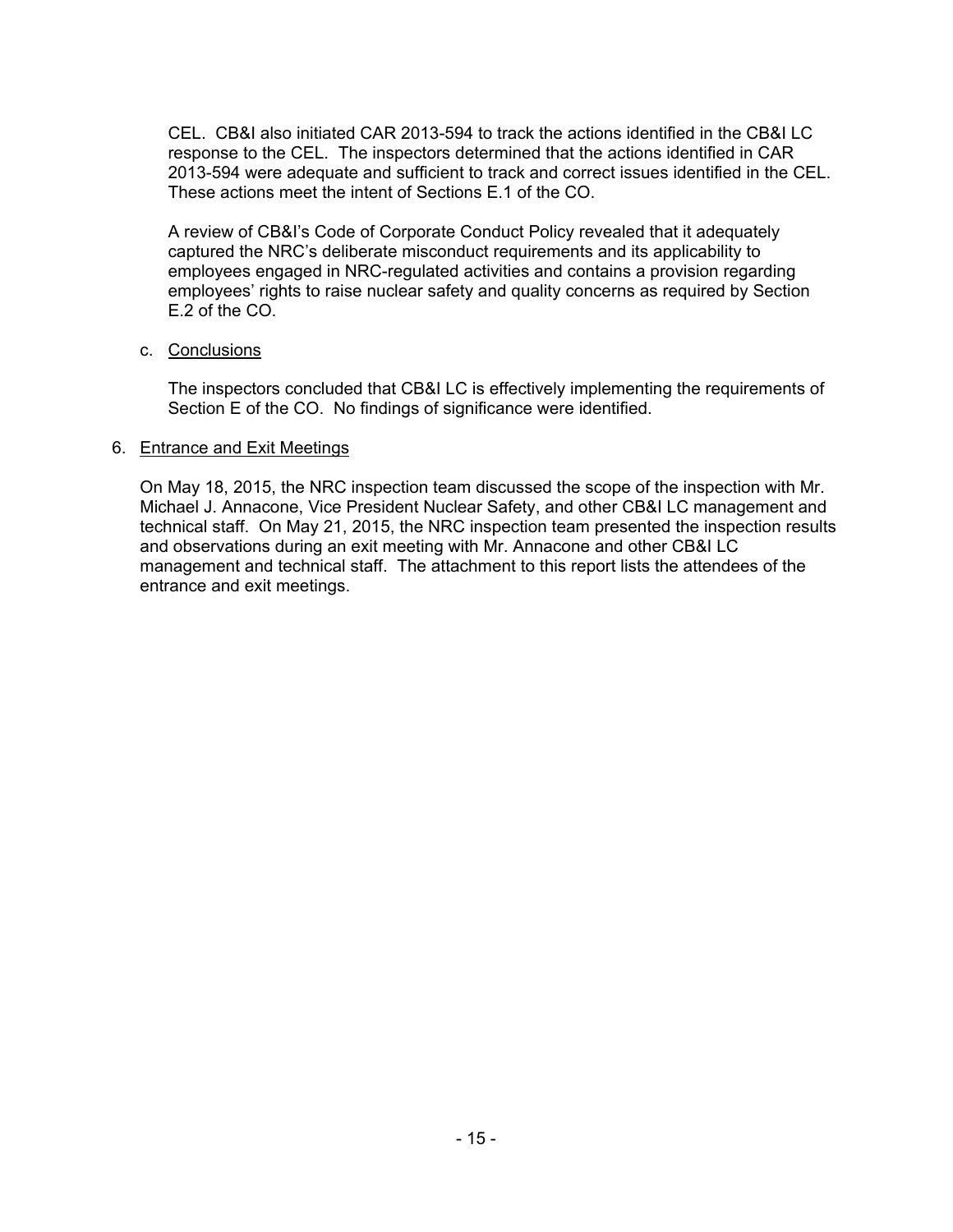# **ATTACHMENT**

# A. Entrance and Exit Meeting Attendees

| <b>Name</b>           | <b>Title / Organization</b>                                                                            | <b>Affiliation</b> | <b>Entrance</b> | <b>Exit</b> |
|-----------------------|--------------------------------------------------------------------------------------------------------|--------------------|-----------------|-------------|
| Patricia Holahan      | Director, Office of Enforcement (OE)                                                                   | <b>NRC</b>         |                 | X           |
| Kerri Kavanagh        | Chief, Quality Assurance Vendor<br>Inspection Branch, Office of New<br>Reactors (NRO)                  | <b>NRC</b>         |                 | X           |
| Russell Arrighi       | Sr. Enforcement Specialist (OE)                                                                        | <b>NRC</b>         | X               | X           |
| <b>Robert Fretz</b>   | Sr. Enforcement Specialist (OE)                                                                        | <b>NRC</b>         | X               | X           |
| Diane Sieracki        | Sr. Safety Culture Program Manager<br>(OE)                                                             | <b>NRC</b>         |                 | X           |
| Catherine Thompson    | Safety Culture Specialist (OE)                                                                         | <b>NRC</b>         |                 | X           |
| Dori Willis           | Team Leader, Allegations and<br>Enforcement Team, Office of Nuclear<br><b>Reactor Regulation (NRR)</b> | <b>NRC</b>         | X               | X           |
| <b>Molly Keefe</b>    | Human Factors Specialist (NRR)                                                                         | <b>NRC</b>         | X               | X           |
| Aixa Belen            | Reactor Operations Engineer (NRO)                                                                      | <b>NRC</b>         | X               |             |
| Yamir Diaz            | Reactor Operations Engineer (NRO)                                                                      | <b>NRC</b>         | X               | X           |
| Mike Annacone         | VP, Nuclear Safety                                                                                     | CB&I               | X               | X           |
| <b>Ronald Stevens</b> | Sr. Director, Regulatory Compliance                                                                    | CB&I               | X               | X           |
| Nicole Lachance       | Manager, Nuclear Maintenance                                                                           | CB&I               | X               |             |
| Ryan Zurkuken         | Director, Operations                                                                                   | CB&I               | X               | X           |
| Chris Fordham         | <b>Plant Manager</b>                                                                                   | CB&I               | X               | X           |
| Secilia Gayle         | Nuclear Safety Customer &<br><b>Regulatory Affairs</b>                                                 | CB&I               | X               | X           |
| Scott Ortego          | Manager, Projects                                                                                      | CB&I               | X               |             |
| Jack Gallagher        | <b>ECP Program Development</b>                                                                         | CB&I               | X               | X           |
| <b>Brian Gibson</b>   | Director, Quality                                                                                      | CB&I               | X               | X           |
| Robyn Breaux          | Manager, HR                                                                                            | CB&I               |                 | X           |
| <b>Cheryl Peed</b>    | <b>Employee Concerns Program</b>                                                                       | CB&I               |                 | X           |
| Patrick Wagner        | <b>Employee Concerns Program</b>                                                                       | CB&I               |                 | X           |
| <b>Curt Castell</b>   | Licensing                                                                                              | CB&I               |                 | X           |
| <b>Bruce Campbell</b> | <b>Corrective Action Program</b>                                                                       | CB&I               |                 | X           |
| David Portus          | Manager, Engineering                                                                                   | CB&I               |                 | X           |
| *Luke Scorsone        | <b>Executive VP</b>                                                                                    | CB&I               |                 | X           |

**\***Participated by teleconference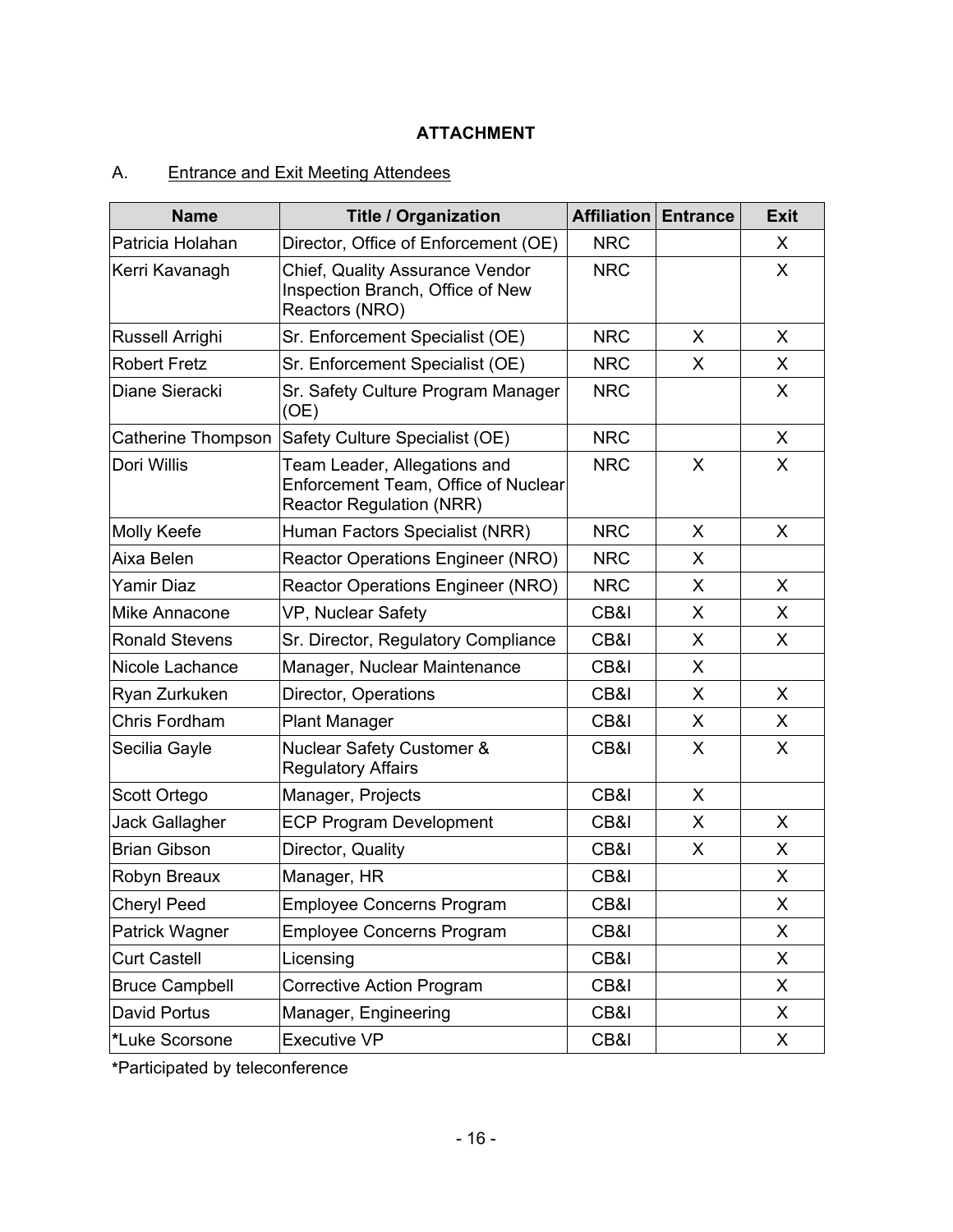# B. Inspection Procedures Used

- 1. IP 40100, "Independent Safety Culture Assessment Follow-up," dated April 5, 2011
- 2. IP 43002, "Routine Inspections of Nuclear Vendors," dated July 15, 2013.
- 3. IP 95003.02, "Guidance for Conducting an Independent Safety Culture Assessments," dated January 15, 2009

# C. Documents Reviewed

# Policies (PL), Procedures (PR), Work Instructions (WI), Forms (FM)

- 1. CMS-300-05-PL-00004, "Code of Conduct," Revision 6, dated January 6, 2015
- 2. CMS-500-03-PR-00003: "Performance Management," Revision 1, dated March 20, 2013
- 3. CMS-805-00-CK-10000, Executive Review Board Document Checklist, dated March 9, 2015
- 4. CMS-805-00-FM-10004, Executive Review Board, Chilling Effective Mitigation Plan, dated December 15, 2014
- 5. CMS-805-00-FM-10005, Executive Review Board Record of Action, dated December 15, 2014
- 6. CMS-805-00-FM-15001, "Nuclear Safety Culture Survey Questions," dated April 16, 2015
- 7. CMS-805-00-PL-00001, "Nuclear Safety Culture Policy"
- 8. CMS-805-00-PL-00002, "Safety Conscious Work Environment Policy
- 9. CMS-805-00-PR-00001, "Maintaining a Positive Nuclear Safety Culture & a Safety Conscious Work Environment"
- 10. CMS-805-00-PR-0500, "Nuclear Safety Culture Monitoring Panel" (NSCMP)"
- 11. CMS-805-00-PR-10000, "Executive Review Board," dated December 15, 2014
- 12. CMS-805-00-PR-05000, "Nuclear Safety Culture Monitoring," Revision 1, dated September 25, 2014
- 13. CMS-805-00-PR-15000, "Nuclear Safety Culture Surveys and Assessments," dated April 7, 2015
- 14. CMS-805-01-PR-00001, "Employee Concerns Program," dated May 12, 2015
- 15. CMS-805-01-WI-00001, "Employee Concerns Program (ECP) Qualification Card," dated June 25, 2014
- 16. CMS-805-01-WI-00002, "Employee Concerns Program (ECP) Work Instruction," dated March 25, 2015
- 17. CMS-805-00-WI-10001, "Executive Review Board Record Process," dated March 9, 2015
- 18. NQ-SCWE-01: "Executive Review Board," Revision 0, July, 22, 2013
- 19. NU-NSC-1000, "Nuclear Safety Culture Leadership Training"
- 20. NU-NSC-3000, "Our Nuclear Safety Culture" (Non-Supervisory NSC Training)
- 21. QP-AD-205, "Procedure Hierarchy, Use, and Adherence," Revision 3, dated January 12, 2015
- 22. QP-CA-216, "Corrective Action Program," Revision 2, dated February 18, 2013
- 23. QP-CA-303, "Trending Manual," Revision 1, dated February 5, 2015
- 24. QP-CA-305, "Condition Report Processing," Revision 4, dated May 1, 2015
- 25. QS-16.05, "Corrective Action Program," Revision 6, dated January 23, 2015
- 26. Manager Review Form Performance Management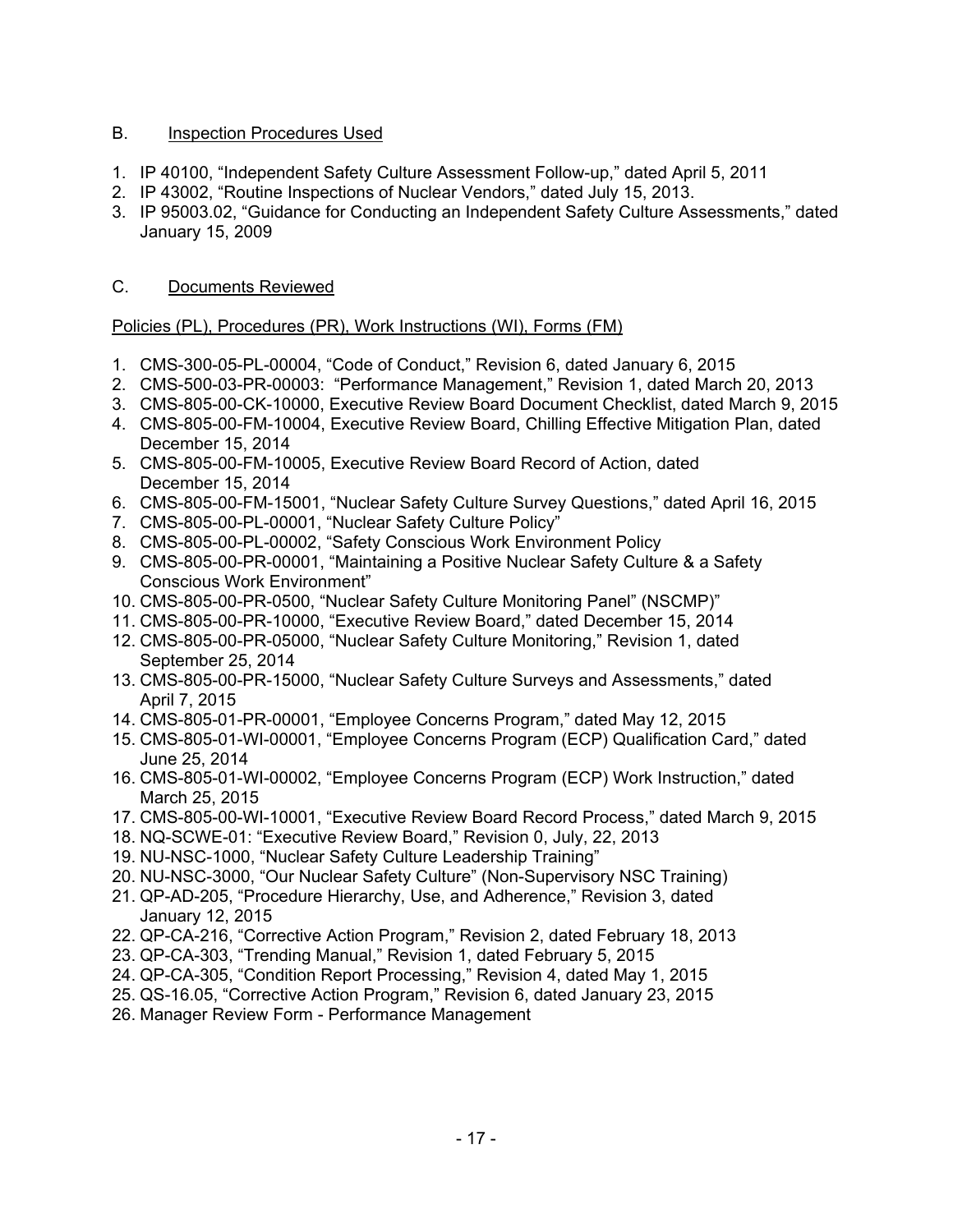# **Correspondence**

- 1. Letter dated October 19, 2012, from R.P. Zimmerman, USNRC to E. Smith, President, Shaw Power Group, "Apparent Violation of Employee Protection Requirements (Office of Investigations Report No. 2-2011-047) (ADAMS Accession No. ML12270A171)
- 2. Letter dated April 18, 2013, from R.P. Zimmerman, USNRC to D. Barry, President, CB&I, "Notice of Violation and Imposition of Civil Penalties - \$36,400 (Office of Investigations Report No. 2-2011-047) (ADAMS Accession No. ML13050A597)
- 3. Letter dated April 18, 2013, from G. M. Tracy, USNRC to P. K. Asherman, President and CEO, CB&I, "Chilled Work Environment for Raising and Addressing Safety Concerns at Chicago Bridge & Iron Fabrication Lake Charles Facility (Formerly Known as Shaw Modular Solutions)," (ADAMS Accession No. ML13092A077)
- 4. Letter dated May 17, 2013, from P. K. Asherman, President and CEO, CB&I, to G. M. Tracy, USNRC, "Response to April 18, 2013, NRC Letter Regarding Chilled Work Environment at Chicago Bridge & Iron Fabrication Lake Charles Facility," (ADAMS Accession No. ML13149A351)
- 5. Letter dated December 20, 2013, from L. W. Scorsone, Executive VP, Fabrication Services, CB&I, to M. C. Cheok, USNRC, "Update to CB&I Response Letter Dated May 17, 2013, to April 18, 2013, NRC Letter Regarding Chilled Work Environment at Chicago Bridge & Iron Fabrication Lake Charles Facility," (ADAMS Accession No. ML13357A509)
- 6. Confirmatory Order for Chicago Bridge and Iron (CB&I) EA-12-189 (ADAMS Accession No. ML13233A432)
- 7. Revised Confirmatory Order for Chicago Bridge and Iron (CB&I) EA-13-196 (ADAMS Accession No. ML14248A445)
- 8. Letter dated June 16, 2014, from Mike Annacone, Vice President Nuclear Safety, CB&I, to USNRC, "Chicago Bridge & Iron Corrective Actions Regarding EA-13-196," (ADAMS Accession No. ML14170A034)

# Previous Inspection Reports

- 1. Inspection Report No. 99901425/2014-201 dated March 21, 2014 (ML14072A315)
- 2. Inspection Report No. 99901425/2014-202 dated January 15, 2015 (ML14352A127)

# Internal and External Audit Reports

- 1. Letter dated October 21, 2013, from Michael B. Cusick, Director QA Nuclear, CB&I to Kevin Walsh, Vice President Fabrication and Manufacturing, "NRC Chilled Environment Letter EA-13-066, NRC Action Item 4 Assessment Team Final Report."
- 2. Employee Concerns Program (ECP) External Assessment, April 20 23, 2015
- 3. Utilities Service Alliance's "Nuclear Safety Culture Assessment Report," Revision 1, dated May 30, 2014
- 4. CB&I Pulse Survey Results
- 5. Nuclear Safety Culture Pulse Survey Results & Report," dated February 17, 2015
- 6. Nuclear Safety Culture Pulse Survey Results & Report, Revision 1, dated April 13-22, 2015